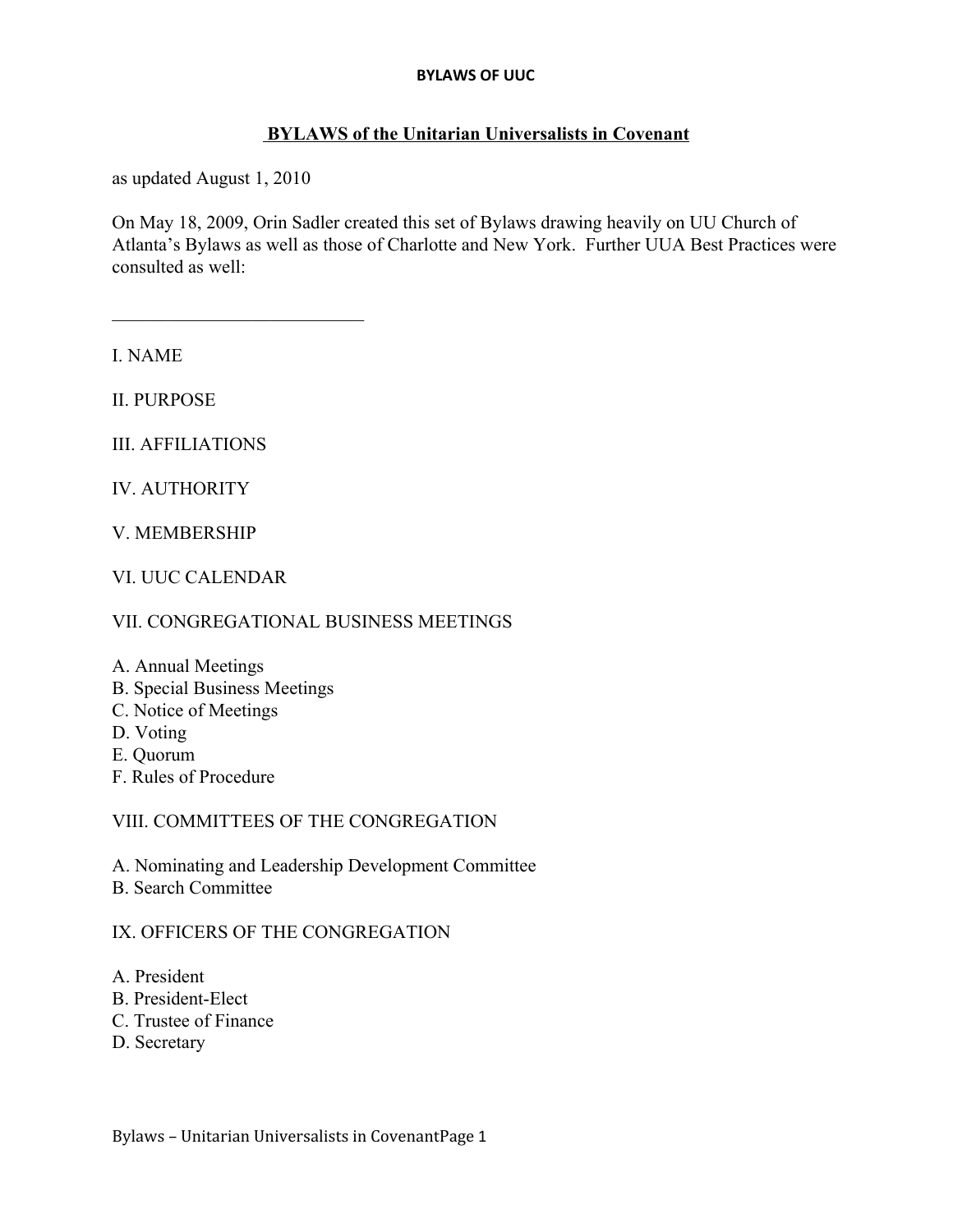#### X. BOARD OF TRUSTEES

- A. Composition
- B. Term
- C. Responsibilities
- D. Meetings

#### XI. COMMITTEES OF THE BOARD OF TRUSTEES

XII. RESERVES

#### XIII. THE MINISTRY

A. Senior Minister

- B. Associate Minister
- C. Assistant Minister

### XIV. DISSOLUTION OF THE CONGREGATION

XV. AMENDMENTS

**\_\_\_\_\_\_\_\_\_\_\_\_\_\_\_\_\_\_\_\_\_\_\_\_\_\_\_**

### **ARTICLE I. NAME**

1. This corporation shall operate under the name "Unitarian Universalists in Covenant," hereafter referred to as UUC.

2. Whenever the word "Congregation" is used in these bylaws or their amendments, it shall signify the legal organization of this Congregation as herein established and the phrase "a vote of the Congregation" or any similar phrase shall mean a vote of members of the corporation comprising the Congregation at any duly called meeting.

#### **ARTICLE II. PURPOSE**

UUC is a community of faith that encourages and supports our individual spiritual quests. UUC is grounded in the principles of the Unitarian Universalist Association (UUA), valuing community, diversity, spiritual growth and development, social justice, and involvement and participation.

### **ARTICLE III. AFFILIATIONS**

1. This Congregation shall be a member of the Unitarian Universalist Association.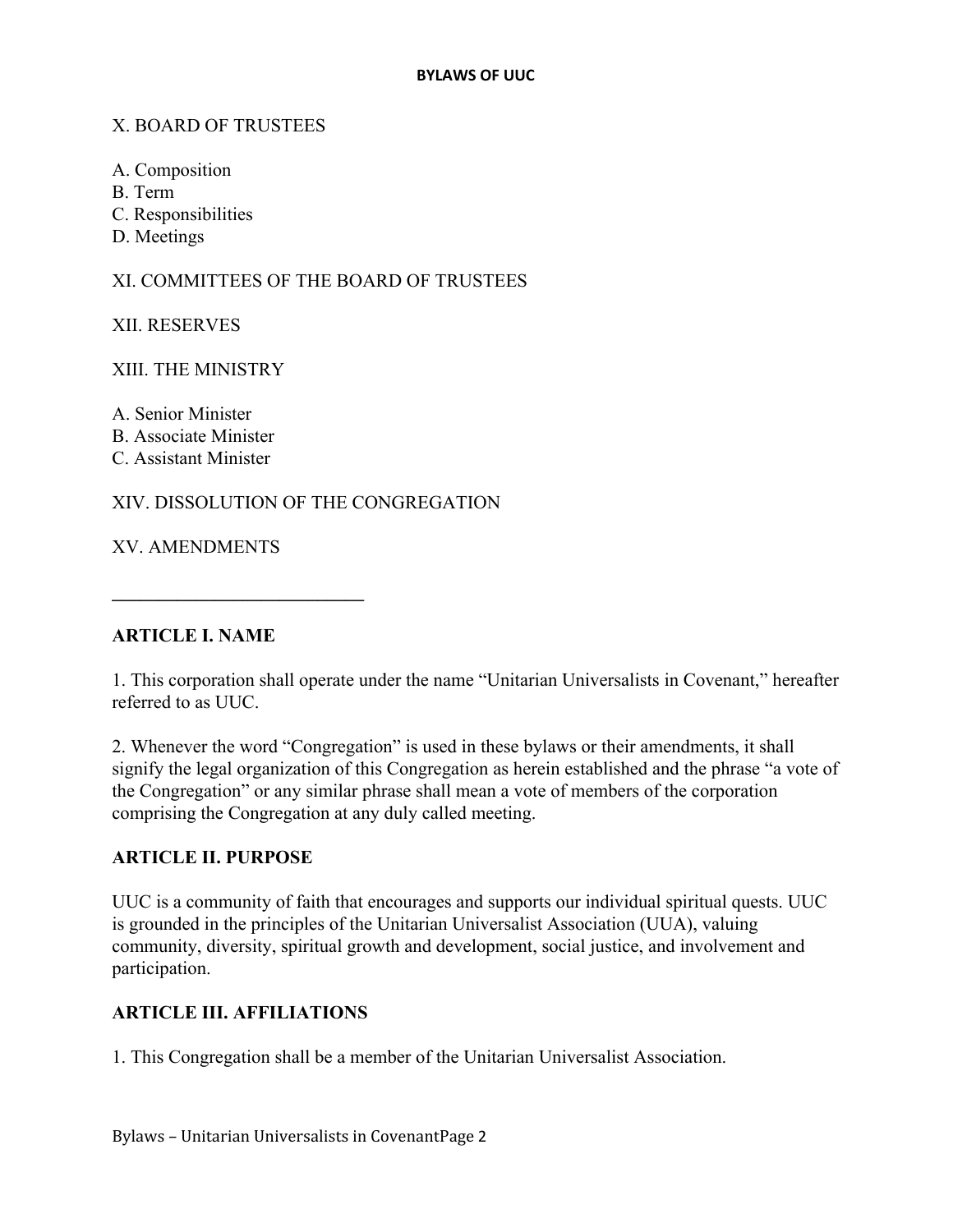2. Membership in (or equivalent affiliation with) organizations other than the Unitarian Universalist Association shall require a 2/3 majority vote of voting members present at a business meeting of the Congregation. Termination of membership in (or equivalent affiliation with) organizations other than the Unitarian Universalist Association shall similarly require a 2/3 majority vote of voting members present at a business meeting of the Congregation.

## **ARTICLE IV. AUTHORITY**

1. The members of the Congregation, acting together in accordance with the procedures laid out in these bylaws, are the ultimate authority of UUC, with the power

(a) to call or dismiss a Senior Minister;

(b) to call or dismiss an Associate Minister;

(c) to approve a budget annually and to specify the limitations, if any, on the administration of the budget by the Executive (defined below) and staff;

(d) to approve a Long Range Planning budget

(e) to buy or sell or lease any interest in real estate; and

(f) to mortgage, encumber, or commit any asset owned by the Congregation.

2. Subject to the limitations contained in these bylaws, including those specified in Article IV, paragraph 1, the business and affairs of UUC are managed under the direction of the Board of Trustees (the "Board"), in accordance with the Board's Policies.

3. An Executive or Executive Team (the "Executive") shall be defined by the Board, and shall usually consist of the Senior Minister only or the Senior Minister and one or more senior staff.

4. The Board maintains control of policies and gives the Executive reasonable latitude to determine the means by which they are carried out. The Board's direction, oversight, and supervision of the Executive are accomplished by

(a) adopting written policies providing for limitations on the Executive, and

(b) holding the Executive accountable for acting within these executive limitations.

5. To carry on the work of the Congregation, the Executive, acting within the scope of the executive limitations adopted by the Board, establishes Teams, consisting of members and friends (as defined in Article V.5) of the Congregation and/or members of the staff.

### **ARTICLE V. MEMBERSHIP**

1.Joining. To become a member of the Congregation, an individual must:

(a) be sixteen years of age or older;

(b) be in agreement and sympathy with the purpose of the Congregation as stated in Article II;

(c) sign the Membership Register Book established and maintained by the Congregation; and

(d) make a financial contribution of record that is in a form making it attributable to the member.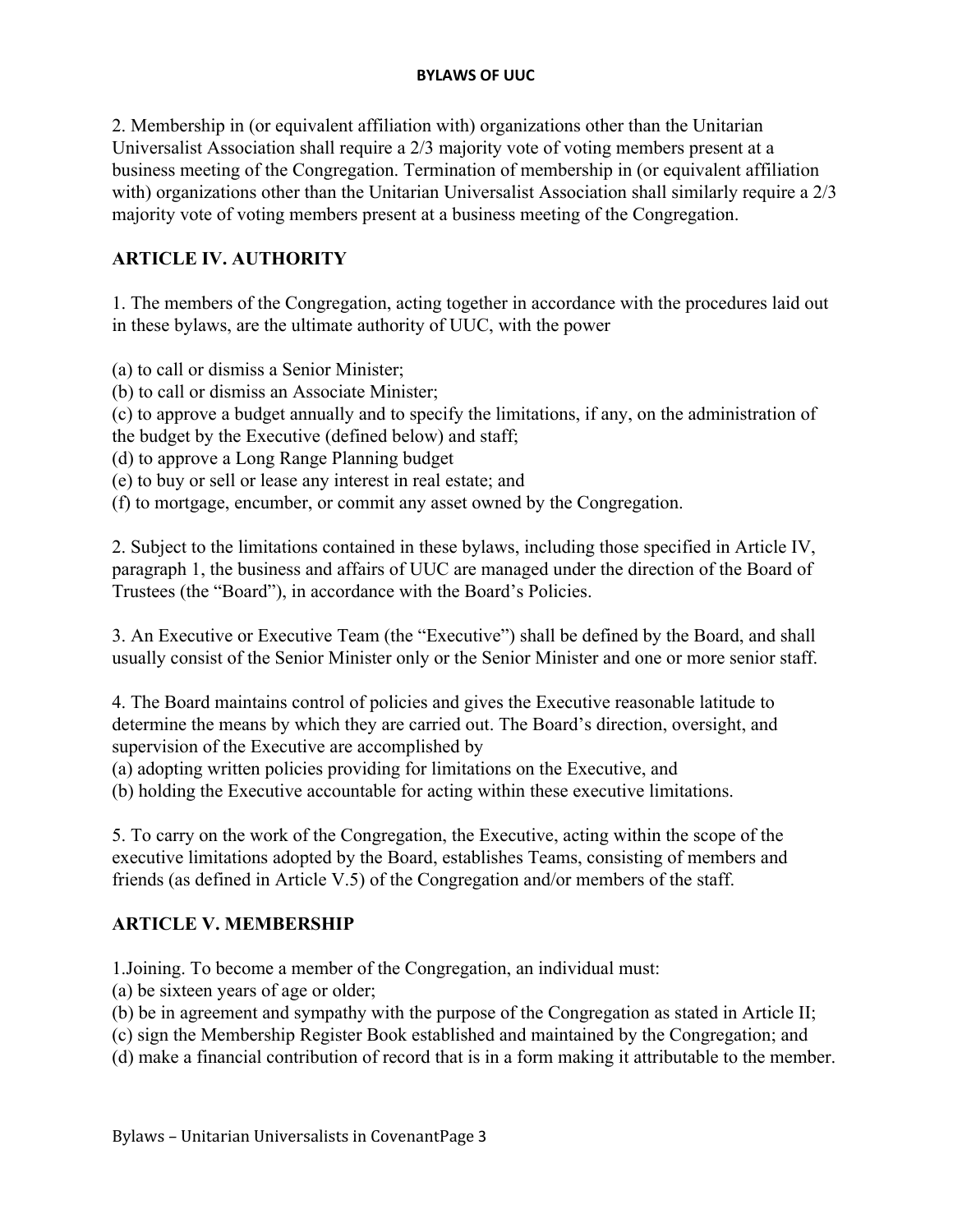Members of a pledging unit that has made a contribution of record shall be considered to have met this obligation.

The Congregation is a welcoming congregation and, subject to these requirements, membership is open to all. This includes individuals identifying with historically marginalized groups (e.g., race, sexual orientation, and gender identity or expression). This also includes individuals from a variety of backgrounds and holding a variety of beliefs.

2. Membership Requirements. Members must make an annual financial contribution of record that is in a form making it attributable to the member. Members of a pledging unit that has made a contribution of record shall be considered to have met this obligation.

3. Voting Eligibility. Members of the Congregation who have been members at least 60 days shall be eligible to vote.

4. Resigning from Membership. The name of any member who so requests in writing shall be removed from the membership list.

5. Non-voting Participants:

a. Friends. Friends of the Congregation ("Friends") are non-members who participate in the life of the Congregation. Pledging Friends are those who choose to help support the Congregation by making an annual financial contribution of record.

 b. Honorary Member. A member who is no longer able to participate in the activities of the church but who wishes to retain an affiliation may be elected to an Honorary Membership in the church upon recommendation of the Membership Committee, favorable action by the Board of Trustees, and notification to the person that Honorary Membership has been conferred.

 c. Associate Member. Someone who is at least 16 years old, has completed at least one year of UUA recognized religious education but has not met the membership requirements (beyond their parental pledge unit).

6. Removal from Membership.

a. The names of all members who did not make a contribution of record in the previous fiscal year and who have not recorded a pledge for the current fiscal year shall be removed from the membership list prior to the annual membership report to the UUA. This removal shall occur only after two good faith attempts to contact the member have failed to result in a contribution. b. A member may also be removed from membership for clearly unacceptable behavior, in accordance with fair and reasonable procedures to be established by the Executive and approved by the Board.

7. Removal from Participation.

A member or friend may also be removed from participation for clearly unacceptable behavior in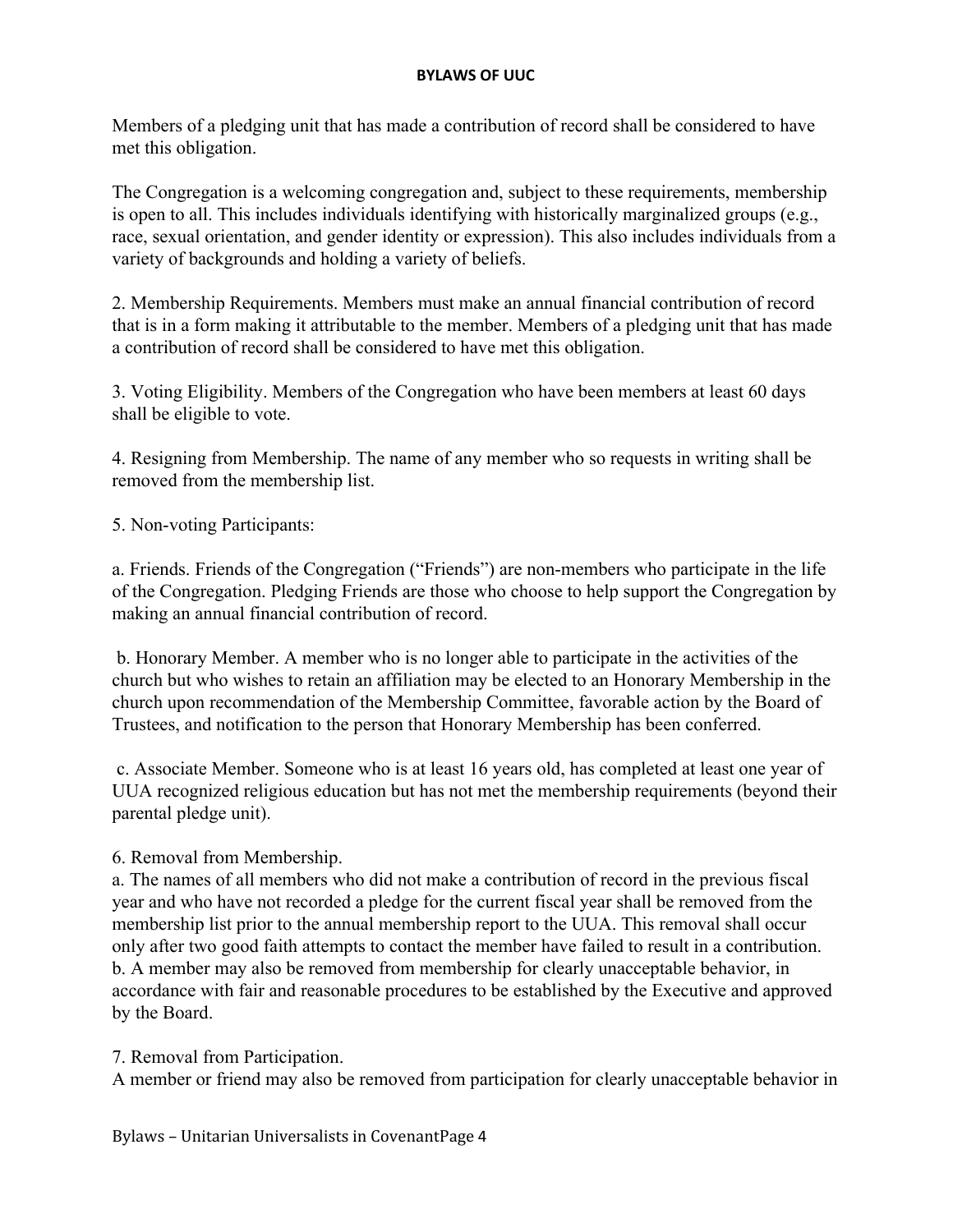accordance with fair and reasonable procedures to be established by the Executive and approved by the Board.

### **ARTICLE VI. UUC CALENDAR**

1. The fiscal year shall begin on January 1 of each year.

2. The leadership year and the terms of all office holders shall begin the day after the Annual Election Meeting.

### **ARTICLE VII. CONGREGATIONAL BUSINESS MEETINGS**

#### Section A. **Annual Engagements**

1. Annual Election. There shall be an annual election held between October 1 and October 15 at such specific time and place as may be fixed by the Board of Trustees.

2. Annual Budget Meeting. There shall be an annual budget meeting held prior to the start of the fiscal year at such specific time and place as may be fixed by the Board of Trustees (usually in November after a Sunday service). The first order of business at this meeting shall be to vote on the proposed budget, but other business that is deemed necessary by the Board of Trustees may also be conducted at the annual budget meeting.

#### Section B. **Special Business Meetings**

1. Special business meetings of the Congregation may be called by the Board of Trustees for any purpose it deems necessary. The Board shall call a special business meeting upon written request, stating purpose, of the Senior Minister or of at least ten percent of the voting members of the Congregation if the stated purpose is not in conflict with these bylaws. Such meetings shall be called as soon as practical, but not later than 48 days from the time of receipt of the request by the Board at a regularly scheduled Board meeting.

2. Recall of elected official. This procedure can be used to initiate a recall of an elected official. A simple majority of the congregation would then remove that official from office and election procedures listed under Article VII would be used to fill the vacancy.

#### Section C. **Notice of Meetings**

1. Content. The business to be transacted at any business meeting of the Congregation shall be specified in the notice for that meeting.

(a) The notice of the annual election shall specify the name and position of each of the officers, trustees, and members of the Nominating and Leadership Development Committee, whose terms of office are then expiring, and the names of the nominees proposed to replace them.

(b) The notice of the annual budget meeting shall include a summary of the proposed budget. (c) The notice of a special business meeting originated by petition shall include a copy of the petition.

2. Timing. All business meetings of the Congregation shall be called by the Secretary of the Congregation by mailing notice to every member at least 18 days before the date of such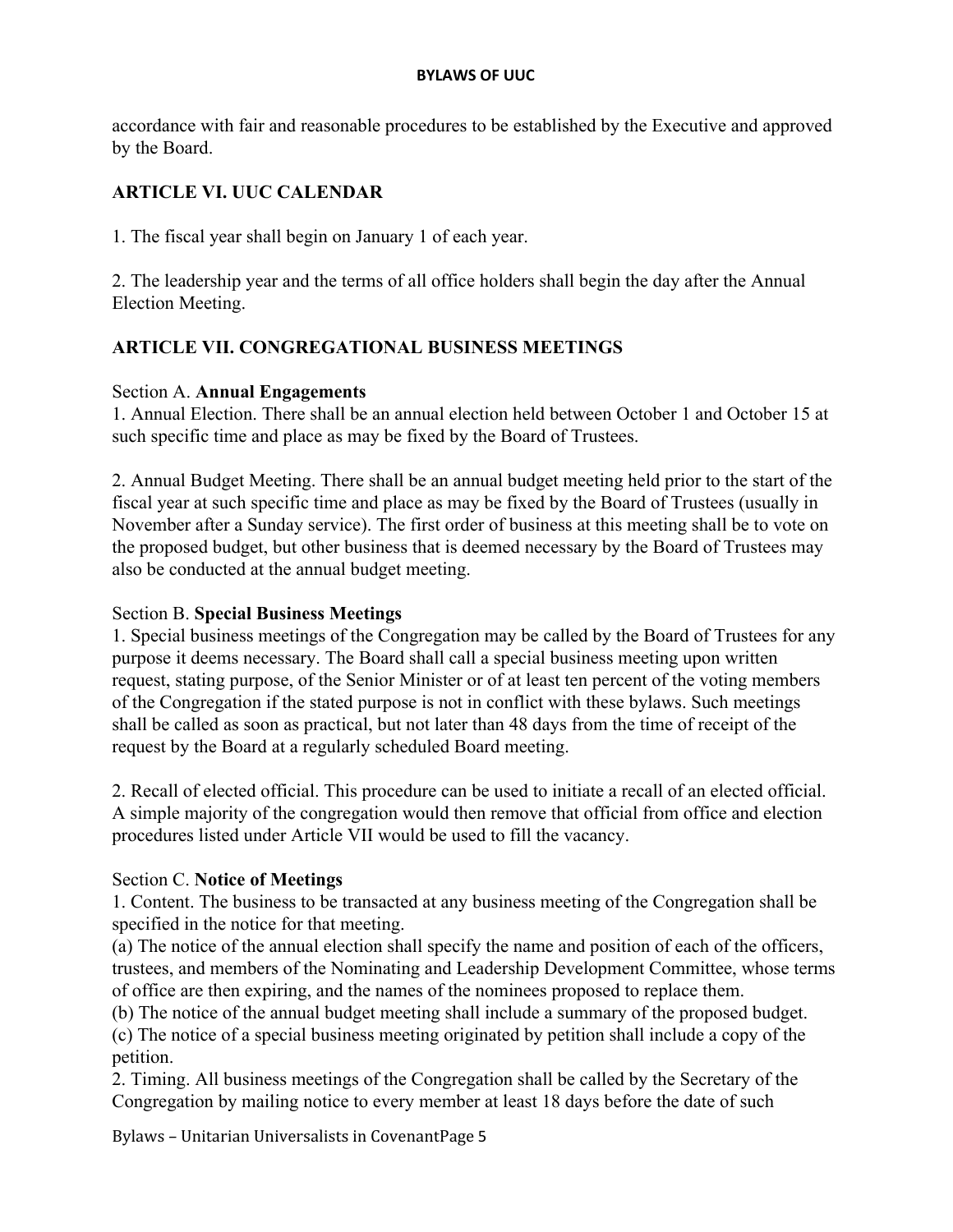meeting. During the services on the two successive Sundays immediately preceding the date of the meeting, an announcement will be made by the minister or by any officer of the Congregation, giving the date, time, place, and subject of the upcoming meeting.

### Section D. **Voting**

1. Members who have been members at least 60 days shall be eligible to vote, as described in Article V.1.

- 2. Proxy voting shall not be permitted.
- 3. Write-in nominees are allowed for all elections.

4. Unless otherwise provided in these bylaws, transaction of any business shall be by majority vote of the voting members present at a regular or special meeting.

### Section E. **Quorum**

Ten percent of the voting members of the Congregation shall constitute a quorum for elections and passage of budgets. For an election accomplished by mail, ten percent of the ballots must be returned for the election to be valid. Thirty percent of the voting members of the Congregation shall constitute a quorum for a meeting to dismiss a minister. Twenty percent of the voting members of the Congregation shall constitute a quorum for bylaw revisions and all other business.

## Section F. **Rules Of Procedure**

Unless a different rule is provided in these bylaws, or the UUC Policies & Procedures, the rules contained in the most recent edition of Robert's Rules of Order, Revised, shall govern this Congregation in all cases to which they are applicable. A copy of the charter, bylaws, Policies and Procedures, and Robert's Rules shall be available at all congregational business meetings.

## Section G. **Other Meetings**

 No meetings other than meetings for worship, the conduct of weddings, dedications, and funerals, religious education, business of the UUC, or activities sponsored by the UUC shall be held in property owned by UUC without prior approval of the Executive Team or its designated representative(s).

# **ARTICLE VIII. COMMITTEES OF THE CONGREGATION**

## Section A. **Nominating and Leadership Development Committee**

1. Composition and Terms. The Nominating and Leadership Development Committee shall be composed of seven voting members of UUC. Six members shall be elected by the Congregation for two-year terms. Terms shall be staggered so that three members shall be elected each year. The seventh member shall be elected by a majority vote of the outgoing Board of Trustees for a one-year term. No member of the Nominating and Leadership Development Committee shall serve more than three consecutive years. The chairperson shall be elected by majority vote of the Nominating and Leadership Development Committee members from among the seven members. 2. Responsibilities

(a) Prior to each annual election, the Nominating and Leadership Development Committee shall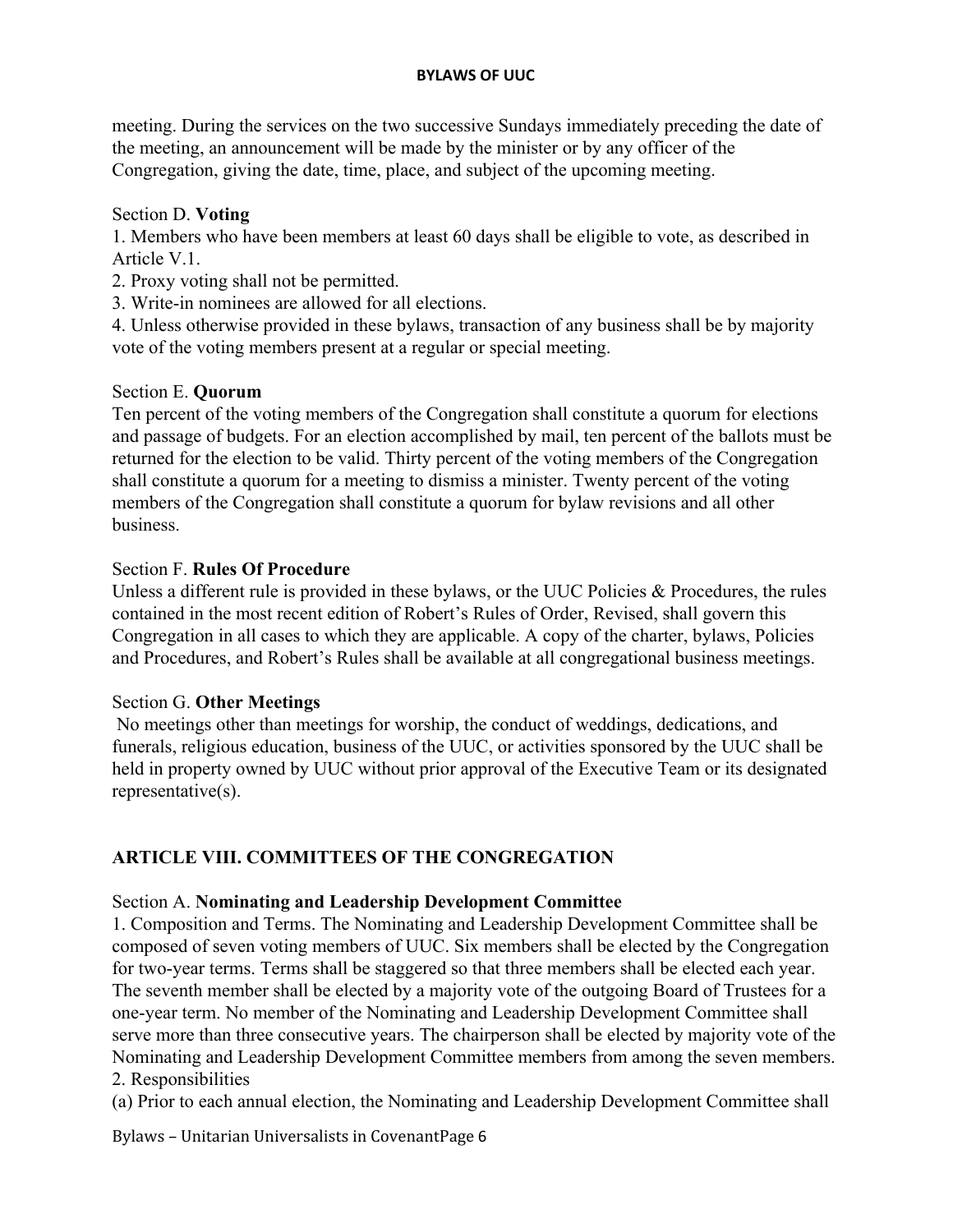secure nominees for each congregationally elected office for which there are vacancies on the Nominating and Leadership Development Committee and Board of Trustees, including President of the Congregation, President-Elect of the Congregation, a Trustee of Finance, and at-large trustees. Upon request of the Congregation, the Nominating and Leadership Development Committee shall also prepare slates for the Search Committee. All nominees shall be voting members who are qualified and willing to serve.

(b) The Nominating and Leadership Development Committee shall announce and hold public meetings, the last to be held at least one month preceding the election, to permit congregational members to propose nominees.

(c) Upon petition of 25 or more members (or 20% for a congregation size of 50 or less) and the consent of the nominee, the name of any eligible member of the Congregation shall be placed by the Nominating Committee on the slate for any congregationally elected office and designated as nominee by petition.

(d) The Nominating and Leadership Development Committee shall ensure that the Congregation is notified of the slate of nominees.

(e) Upon request of the Board of Trustees, the Nominating and Leadership Development Committee shall prepare slates for elective-office vacancies arising between congregational meetings, and for other positions as the Board may desire.

#### Section B. **Search Committee**

1. Formation. A Search Committee shall be formed by the Congregation when the need arises to engage a new Senior Minister or Associate Minister.

2. Composition. A Search Committee shall be composed of nine voting members of UUC, seven of whom shall be elected by the Congregation and two of whom shall be designated by the Board of Trustees from the membership of the Congregation.

3. Term: A Search Committee shall continue in operation until a candidate is presented to the Congregation or until the Congregation releases it from its charge or until the Search Committee, by majority vote of itself, requests dissolution.

4. Responsibility. A Search Committee shall search for and select a candidate to present to the Congregation. The Search Committee shall consider but are not restricted to UUA candidating procedures. The Search Committee for an Associate Minister shall consider the advice of the Senior Minister in its deliberations. The Search Committee acts as in the capacity of a Committee on Ministry for the first six months of the new minister's tenure.

## **ARTICLE IX. OFFICERS OF THE CONGREGATION**

### Section A **Chief Executive Officer/Team**.

1. The Chief Executive or Executive Team (the "Executive") shall be defined by the Board, and shall usually consist of the Senior Minister only or the Senior Minister and one or more senior staff.

2. Responsibilities and Duties: The Executive Team shall coordinate, integrate, and advocate the "Means" for accomplishing the UUC's "Ends" in accordance with the Board's Policies. The Chief Executive manages the paid staff of the church, and writes their annual performance reports, and recommends their hiring/firing. The Executive will coordinate with all teams and committees that have responsibility with effective functioning of the church.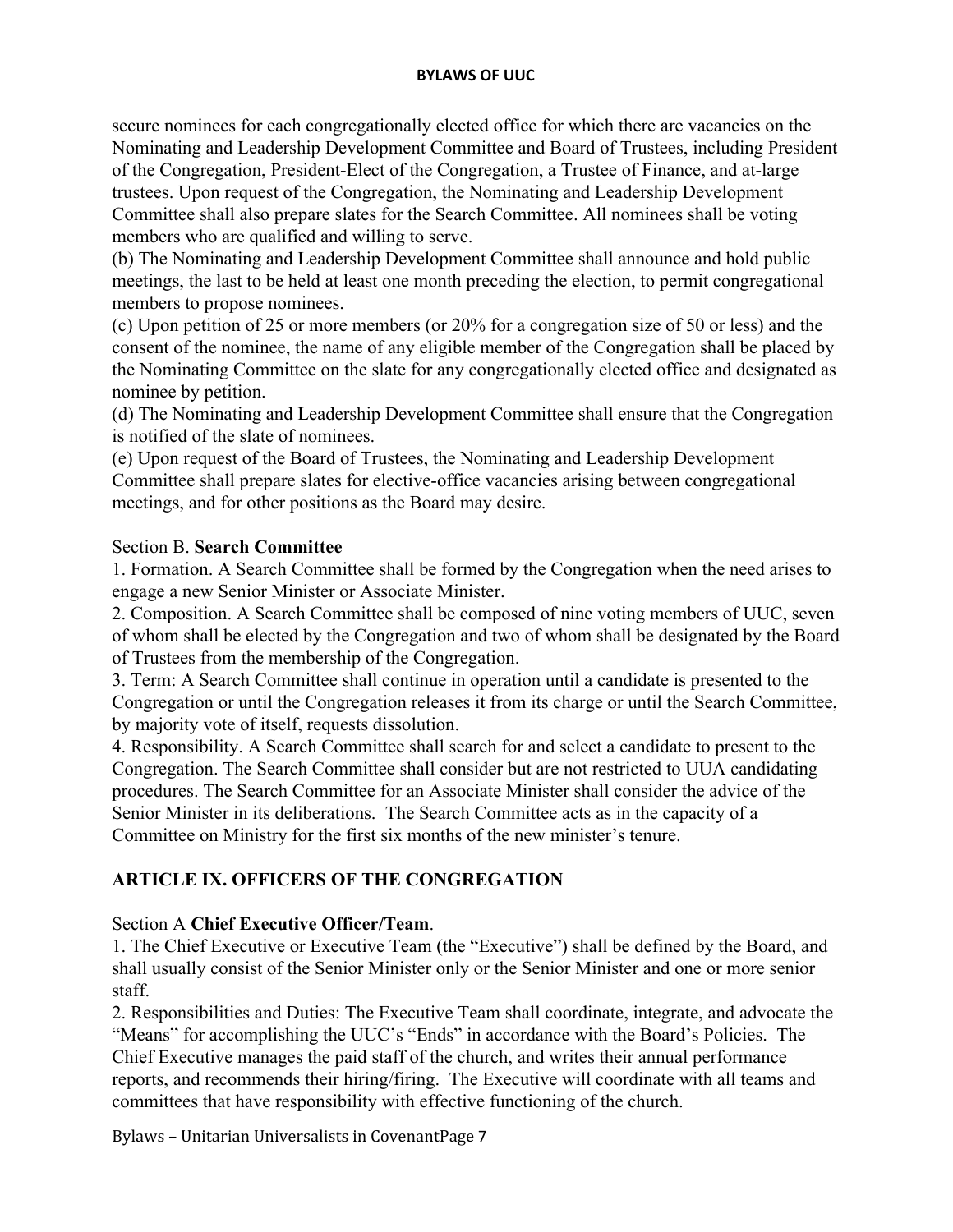3. Accountability: The Executive Team members shall report to the Board individually concerning their areas of responsibility and as a team for collaboration toward overall achievement of the congregation's mission.

### Section A. **President**

1. An individual shall succeed to the office of President of the Congregation after having served one year as President-Elect. However, in the event of a mid-term vacancy in the office of President or President-Elect, a President may be elected or appointed who has not served a full year as President-Elect. No individual shall serve more than two consecutive terms as President. 2. The President shall have those responsibilities usually pertaining to the office, including, but not limited to:

(a) serving as chairperson of the Board of Trustees;

(b) appointing special committees as may be authorized by the Congregation or Board of Trustees;

(c) serving as chairperson for congregational meetings;

(d) appointing an official parliamentarian for congregational meetings;

(e) causing a count of eligible members to be made prior to each congregational meeting for the purpose of determining the number required for a quorum;

(f) explaining, at the beginning of all congregational meetings, items relating to the meeting including requirements for voting eligibility, quorum requirements, special rules to be used for the meeting, and any other items the President deems pertinent;

(g) requesting that the Nominating and Leadership Development Committee or a specially appointed Tellers Committee count votes after a congregational vote.

## Section B. **President-Elect**

1. An individual shall be elected by the Congregation, by a majority vote of those voting members present, for a two-year term, the first year serving as President-Elect and the second year serving as President of the Congregation.

2. The responsibilities of the President-Elect shall include, but not be limited to:

(a) serving as vice-chairperson of the Board of Trustees;

(b) working closely with and assisting the President in all duties and performing any duties that the President delegates;

(c) performing the duties of the President during the temporary absence or disability of the President.

## Section C. **Trustee of Finance**

1. A Trustee of Finance shall be nominated and elected by the Congregation for a two-year term in accordance with Article VIII, Section A2 of these bylaws. No individual shall serve more than two consecutive terms as Trustee of Finance of the Congregation.

2. The Trustee of Finance serves as the Board's liaison to the Finance Team established by the Executive, sees that the Board is properly advised of financial circumstances and developments, and facilitates the Board's oversight responsibilities with regard to financial management. 3. The Trustee of Finance shall be deemed to be the Chief Financial Officer (CFO) and is authorized to execute legal documents in that capacity.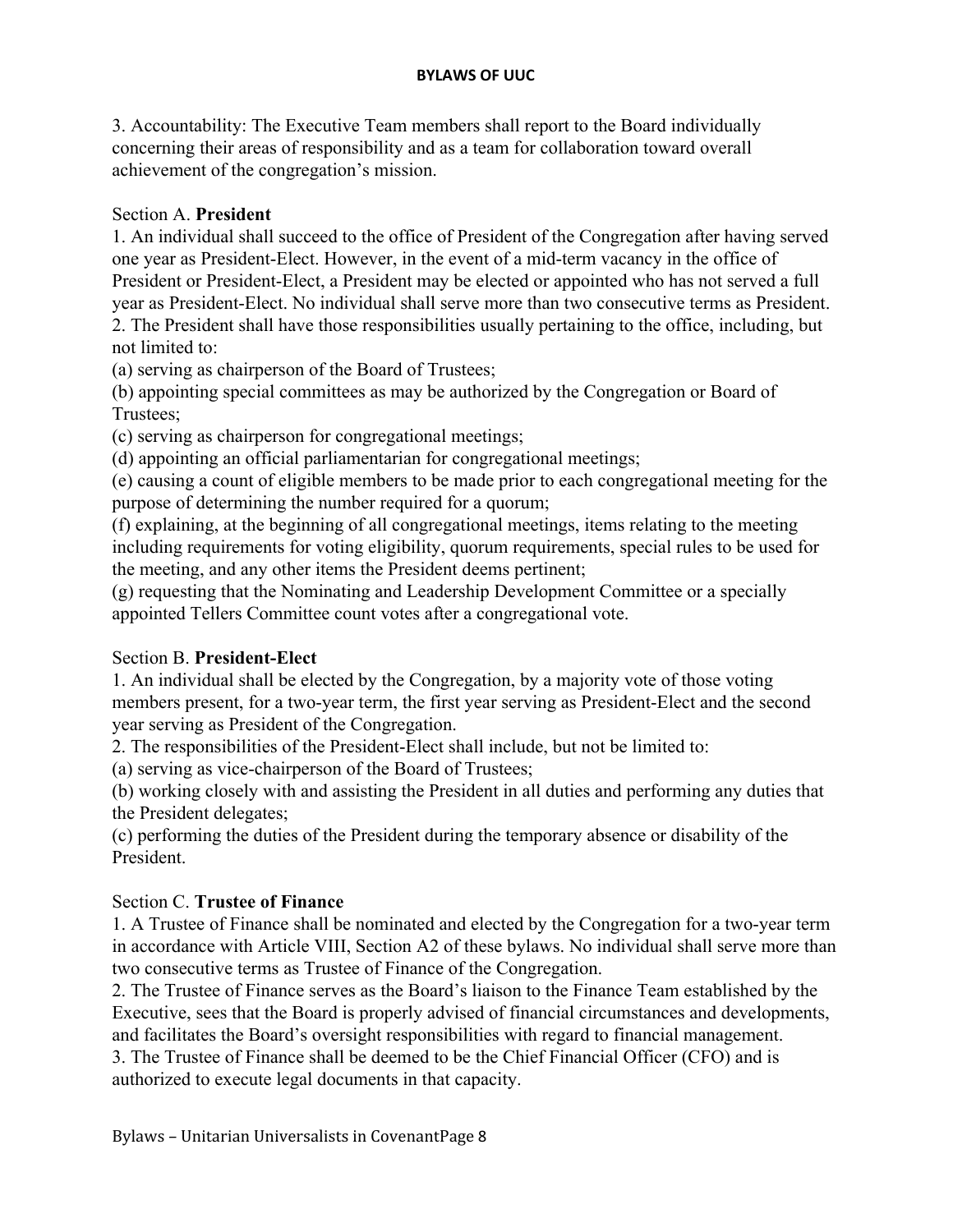#### Section D. **Secretary**

1. An at-large member of the Board of Trustees shall be elected by a majority vote of the Board to serve a one-year term as Secretary of the Congregation.

2. The Secretary ensures that minutes of meetings of the members of the Congregation and of the Board of Trustees are properly taken and maintained, works with the staff to ensure that other corporate records are properly maintained, and is authorized to execute legal documents in the capacity of corporate Secretary.

## **ARTICLE X. BOARD OF TRUSTEES**

### Section A. **Composition**

1. The Board of Trustees (also referred to as the Board) shall consist of seven members, including the President of the Congregation, the President-Elect of the Congregation, the Trustee of Finance, and four at-large members (One of which is reserved for a member aged 21 to 35 as of the day of the election, this seat goes vacant if no candidates are available to fill this position). All trustees shall be voting members of the Congregation.

2. Optional Youth Representative. The Board may have a youth representative as an optional ninth member. The youth representative shall serve for a one (1) year term with full voting privileges. There shall be no youth representative on the Board when there is no qualified candidate in the Young Religious Unitarian Universalist (YRUU) youth group. The youth representative must meet the following qualifications: be a member of the church, be an active member of the YRUU youth group, want to be on the Board of Trustees, be willing and able to attend Board meetings, and be willing to report back to the YRUU on a regular basis about the Board Meetings. The nomination and approval procedure shall be as follows: (1) YRUU members shall nominate one (1) or more candidates; (2) YRUU advisors and the Religious Education Director shall review the candidate(s) to determine qualifications; (3) YRUU members shall vote to determine the nominee if there is more than one (1) qualified candidate; (4) the name of the nominee shall be submitted to the Nominating Committee; (5) Approval of the candidate shall be by election at the Annual Meeting.

### Section B. **Term**

1. The President-Elect shall be elected by the Congregation for a two-year term, the first year to be served as President-Elect and the second year as President. The Trustee of Finance, and all at-large trustees shall be elected by the Congregation for two-year terms.

2. Terms of at-large trustees shall be staggered so that at least four at-large members shall be elected at each annual election meeting.

3. No member of the Board shall serve more than five consecutive years. No one person shall hold more than one congregationally elected position on the Board at any one time.

### Section C. **Responsibilities**

The Board of Trustees shall act as the governing body of UUC in accordance with the instructions provided by the Congregation and the authority delegated by the Congregation in the form of these bylaws and in policies expressed by the Congregation at business meetings of the Congregation. The business and affairs of UUC are managed under the oversight of the Board of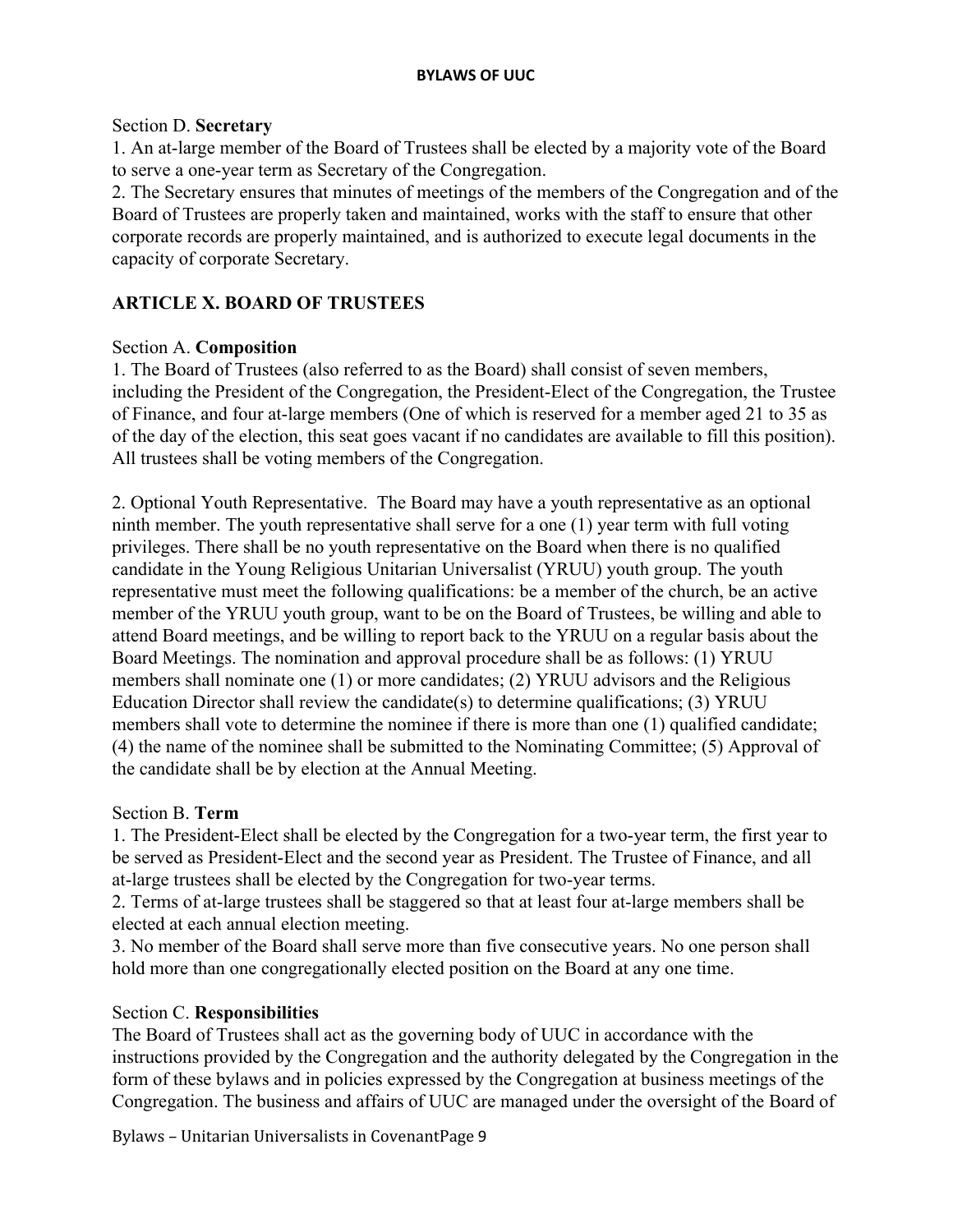Trustees, in accordance with the Board's Policies, which shall be in writing and publicly available. The Board's Policies shall include provisions that establish limits upon the Executive's authority, including limits upon the Executive's exercise of discretion and the ethical boundaries within which executive activities and decision-making must take place.

#### Section D. **Meetings**

1. All regular and special Board meetings shall be open, and minutes of these meetings shall be available for examination by any member upon request.

2. The Board may go into executive session at any regular or special meeting, but any action agreed to in executive session must be formally voted at the same or the next following open meeting of the Board in order to be binding.

3. Regular Meetings. The Board of Trustees shall meet in at least nine months of the leadership year, or more often, as may be determined by the Board. Regular meetings shall be held on a day chosen by the Board at the principal place of business of the Congregation.

4. Special Meetings. Special Board meetings may be called by the President, or shall be called by the Secretary upon written request of at least majority of members of the Board. Such special meetings may be held at such other times and places as the President may designate. Three days notice by the Secretary in writing, in person, by email or by telephone to all Board members shall be required for all special meetings of the Board. Presence at any meeting by a Board member shall be a waiver of notice. Any action agreed to by a majority of the Membership of the Board shall be official action. A record of such informal consultation, including the vote and the action taken, shall be made part of the Board's official records at its next regular or special meeting.

5. Attendance. Any person serving as a member of the Board who shall have been absent for three regular meetings in any twelve-month period may, at the discretion of the Board, be considered to have resigned.

6. Quorum. A quorum of the Board of Trustees shall be a simple majority of the Board.

## **ARTICLE XI. COMMITTEES OF THE BOARD OF TRUSTEES**

The Board of Trustees may create standing or ad hoc committees, as needed to help it manage its responsibilities.

### **ARTICLE XII. RESERVES**

1. UUC shall maintain two financial reserve accounts:

(a) Restricted Reserve. Available only at the discretion of the Congregation, the Restricted Reserve shall be maintained in the amount of at least 3% of the total annual budgeted expenses. (b) Emergency Capital Replacement Reserve. The Emergency Capital Replacement Reserve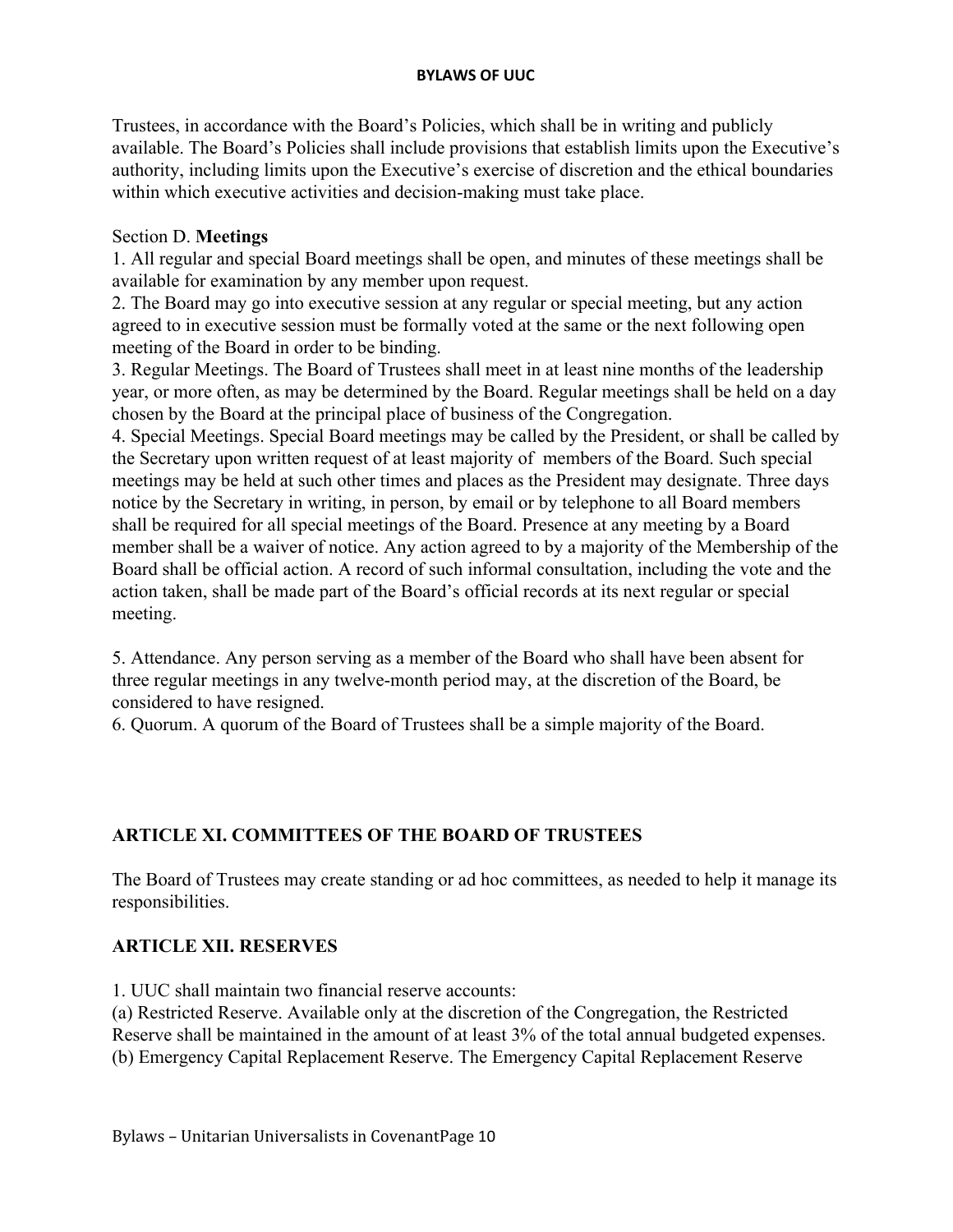shall be maintained in the amount of at least 4% of the total budgeted expenses. Expenditures over 5% of the total annual budget are subject to the approval of the Board of Trustees.

2. In the event that the balance of either of these reserves falls below the minimum percentage threshold established above, the minimum balance(s) shall be restored in subsequent fiscal years by budgeting at least 1% of UUC's total operating budget toward each reserve until the minimum threshold is reached.

# **ARTICLE XIII. THE MINISTRY**

Called ministers of the Congregation shall be ministers in fellowship with the UUA.

#### Section A. **Senior Minister**

1. Selection

(a) Recommendations for a candidate(s) for a new Senior Minister(s) shall be made by a Search Committee.

(b) The proposed letter of agreement (or covenant) between a Senior Minister and the Congregation shall be made available to the congregation, prior to the business meeting at which the vote to call the Senior Minister is taken.

(c) A Senior Minister shall be chosen by a secret ballot vote of at least three-quarters (3/4) of the voting members present at a business meeting of the Congregation.

2. Free Pulpit. A Senior Minister shall enjoy a free pulpit in accordance with the tradition of Unitarian Universalism, and shall be accorded freedom to speak the truth, as the Senior Minister understands it, in the Congregation and the community.

3. Responsibilities

(a) A Senior Minister shall provide religious leadership and pastoral care for the Congregation and shall have the responsibility for Sunday services.

(b) Acting as the Executive (or as a member of the Executive Team), in accordance with Article IV, a Senior Minister shall direct the ministerial and lay staff and be responsible for hiring and dismissal of non-ministerial staff and of any Assistant Minister(s).

(c) A Senior Minister shall make a written report to the Congregation annually.

(d) A Senior Minister shall bring to the Board of Trustees all matters which the Senior Minister deems necessary and proper.

4. Termination

(a) A Senior Minister shall give a minimum of two months notice when resigning, unless waived by the Board of Trustees.

(b) A Senior Minister may be dismissed only by majority vote, by secret ballot, of the voting members present at a business meeting of the Congregation called for that purpose. In the event of a vote to dismiss, the Senior Minister shall be given a minimum of three months notice, or, in place of notice, a minimum of the equivalent of three months salary.

#### Section B. **Associate Minister**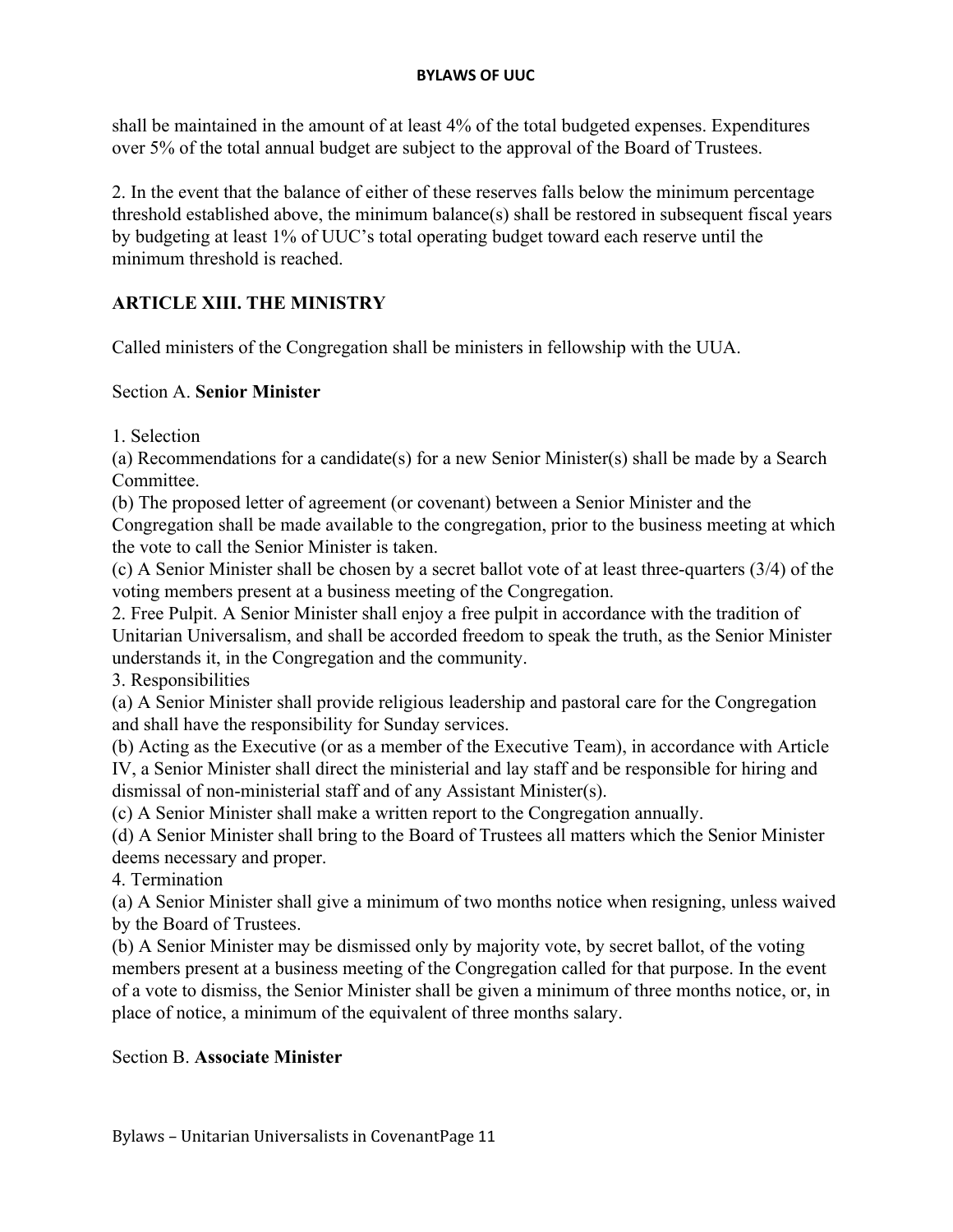1. Selection

(a) Recommendations for a candidate for a new Associate Minister shall be made by a Search **Committee** 

(b) The proposed letter of agreement (or covenant) between an Associate Minister and the Congregation shall be made available to the congregation, prior to the business meeting at which the vote to call the Associate Minister is taken.

(c) An Associate Minister shall be chosen, with the concurrence of the Senior Minister, by a secret ballot vote of at least three-quarters (3/4) of the members present at a business meeting of the Congregation.

2. Free Pulpit. An Associate Minister shall enjoy a free pulpit in accordance with the tradition of Unitarian Universalism, and shall be accorded freedom to speak the truth, as the Associate Minister understands it, in the Congregation and the community.

3. Responsibilities

(a) The duties of an Associate Minister shall be determined by the Senior Minister with the approval of the Board of Trustees. The Associate Minister shall report regularly to the Senior Minister.

(b) An Associate Minister shall make a written report to the Congregation annually.

4. Termination

(a) An Associate Minister shall give a minimum of two months' notice when resigning, unless waived by the Senior Minister with concurrence of the majority of the Board of Trustees. (b) An Associate Minister may be dismissed only by majority vote, by secret ballot, of the voting

members present at a business meeting of the Congregation called for that purpose. In the event of a vote to dismiss, an Associate Minister shall be given a minimum of three months notice, or, in place of notice, a minimum of the equivalent of three months salary.

### Section C. **Assistant Minister**

1. The Senior Minister may hire one or more Assistant Ministers, as provided in the budget, after consultation with the Board of Trustees. The Senior Minister shall determine the exact title of the Assistant Minister(s).

2. An Assistant Minister shall enjoy a free pulpit in accordance with the tradition of Unitarian Universalism, and is accorded freedom to speak the truth, as the Assistant Minister understands it, in the Congregation and the community.

3. The Senior Minister shall determine the duties of an Assistant Minister.

4. An Assistant Minister shall give a minimum of two months notice when resigning, unless this requirement is waived by the Senior Minister with concurrence of the Board of Trustees.

5. An Assistant Minister may be dismissed by the Senior Minister. In the event of dismissal, the Assistant Minister shall be given a minimum of three months notice, or, in place of notice, a minimum of three months salary.

## **ARTICLE XIV. DISSOLUTION OF THE CONGREGATION**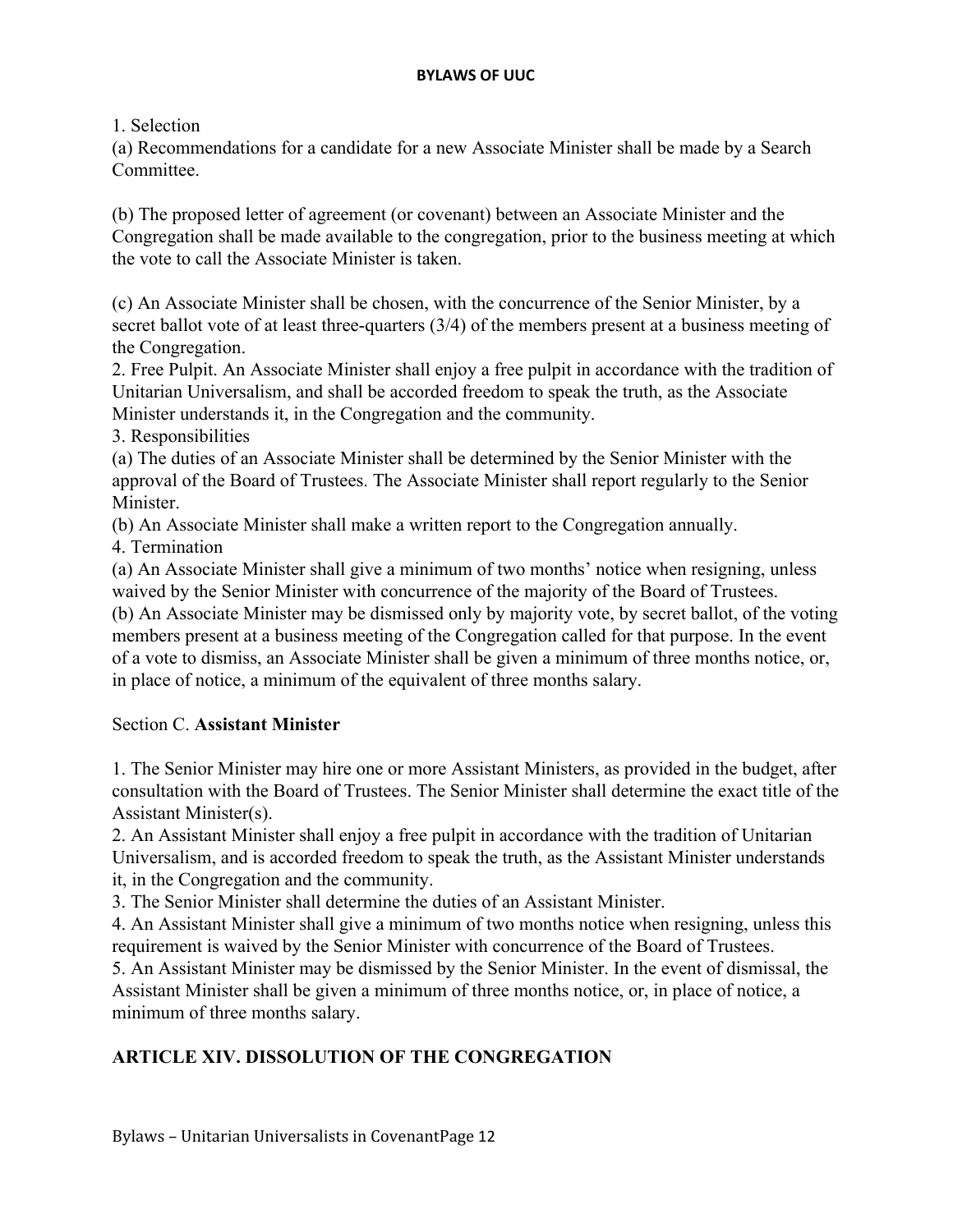The Congregation may be dissolved only upon a 2/3 majority vote of voting members present at a business meeting of the Congregation. If so dissolved, the ownership of all of the property of the Congregation, whether it be real or personal property, shall be transferred to the Unitarian Universalist Association (UUA), on the understanding that said property shall be divided by the UUA among UUA-affiliated congregations in the Greensboro metropolitan area. This article shall apply to all property donated to the Congregation, whether by will or in some other manner, unless the donor expressly provides otherwise. It shall be the duty and obligation of the officers and trustees of the Congregation, before its dissolution, to take all necessary action to carry out the provisions of this Article.

## **ARTICLE XV. AMENDMENTS**

These bylaws may be amended only by vote of two-thirds of the voting members present at a business meeting of the Congregation. The proposed amendments shall have been incorporated into notice of the meeting given at least 18 days prior to the meeting.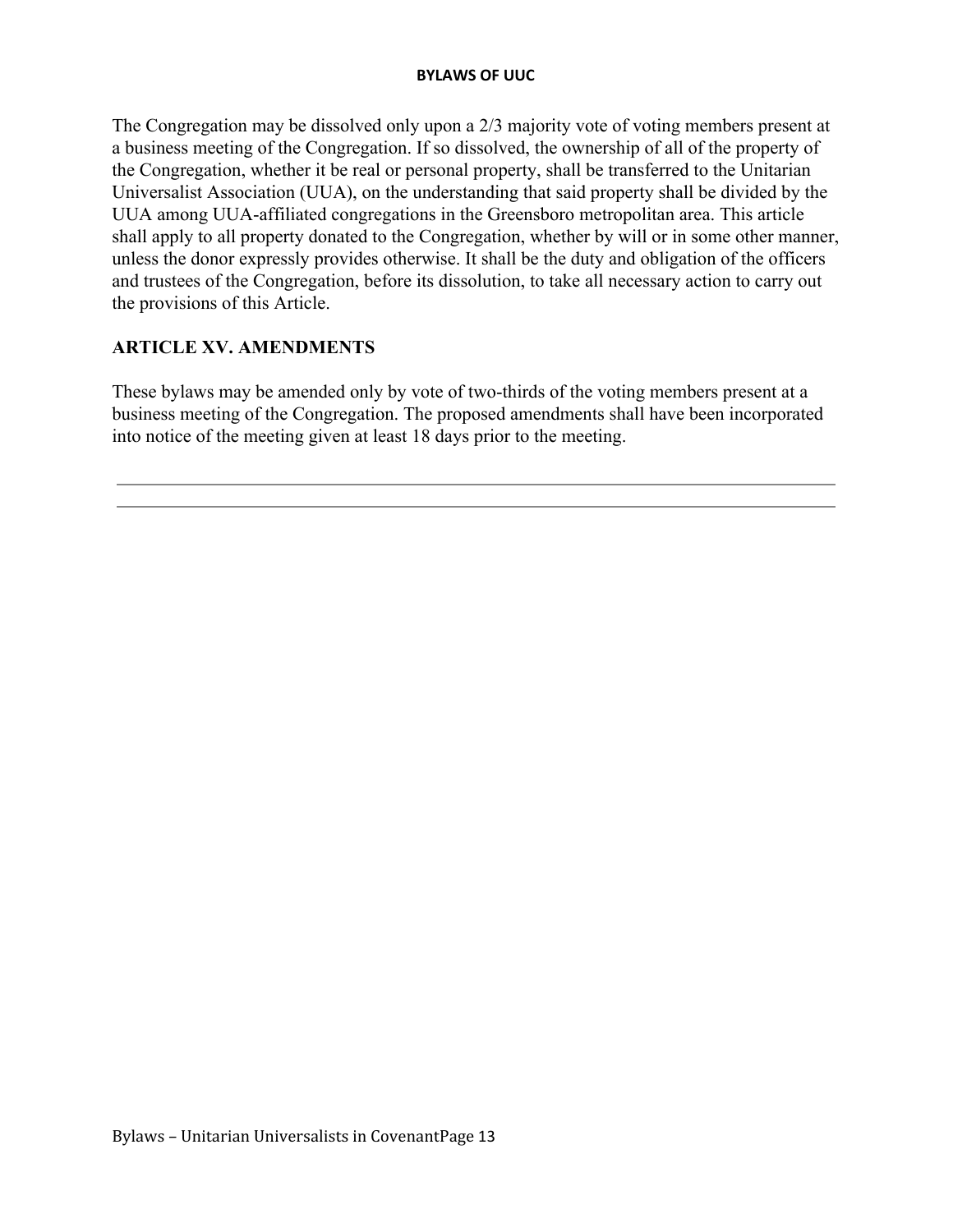## **ATTACHMENTS**

Attachments form an unofficial part of the UUC Bylaws and serve as the Boards "Ends" as well as job descriptions for committees. The Board can change these attachments at will.

## **ATTACHMENT 1. UUC POLITY SUMMARY**

1. General. UUC polity is that of a large Unitarian Universalist church government – much of the decision-making is by representative leadership with only substantial, major issues put to the larger congregational vote. The Board is made up of between seven and nine members based on the availability of a youth and a young adult member to fill the optional two positions. The Board via goals determines "the Ends" which the Chief Executive (normally the senior minister) will attempt to accomplish by "the Means." Further the Board can limit executive authority with policies. The Chief Executive oversees the paid staff (including other ministers), hires and fires staff (except associate ministers), coordinates with committees and directs the teams, establishes executive procedures (these can not violate Board policy) and ensures that church runs smoothly on a day-to-day basis. The Board determines UUC goals not later than 1 March of each year, establishes policy when necessary, sets measurable objectives based on the goals for the Chief Executive (and minister when not serving as Chief Executive) not later than 1 March of each year, and distributes bonus salary and vacation/study days on a regular basis based on the minister's completion of his/her objectives. This bonus compensation is a withheld portion of the minister's compensation and distributed by the board on a Management by Objective (MBO) basis.

2. Teams and Committees. A committee is a group of individual answerable to the board whose primary responsibility is gathering information, making reports, and performing functions outlined in the by-laws. A team is a group of individuals who are answerable to the executive whose primary responsibility is serving the day-to-day functioning of the church.

## **ATTACHMENT 2. ELECTION PROCEDURE**

1. The Teller Committee will mail out ballots marked with a confidential, randomly determined numbers (to determine authenticity of returned ballots). The ballots will be counted ten business days after they are mailed.

## **ATTACHMENT 3. MINISTER'S AGREEMENT**

### **Letter of Call and Ministry Agreement (From UUMA/UUA Boilerplate)**

*<date> <name> <address> <address>* Dear Rev. *<name>*: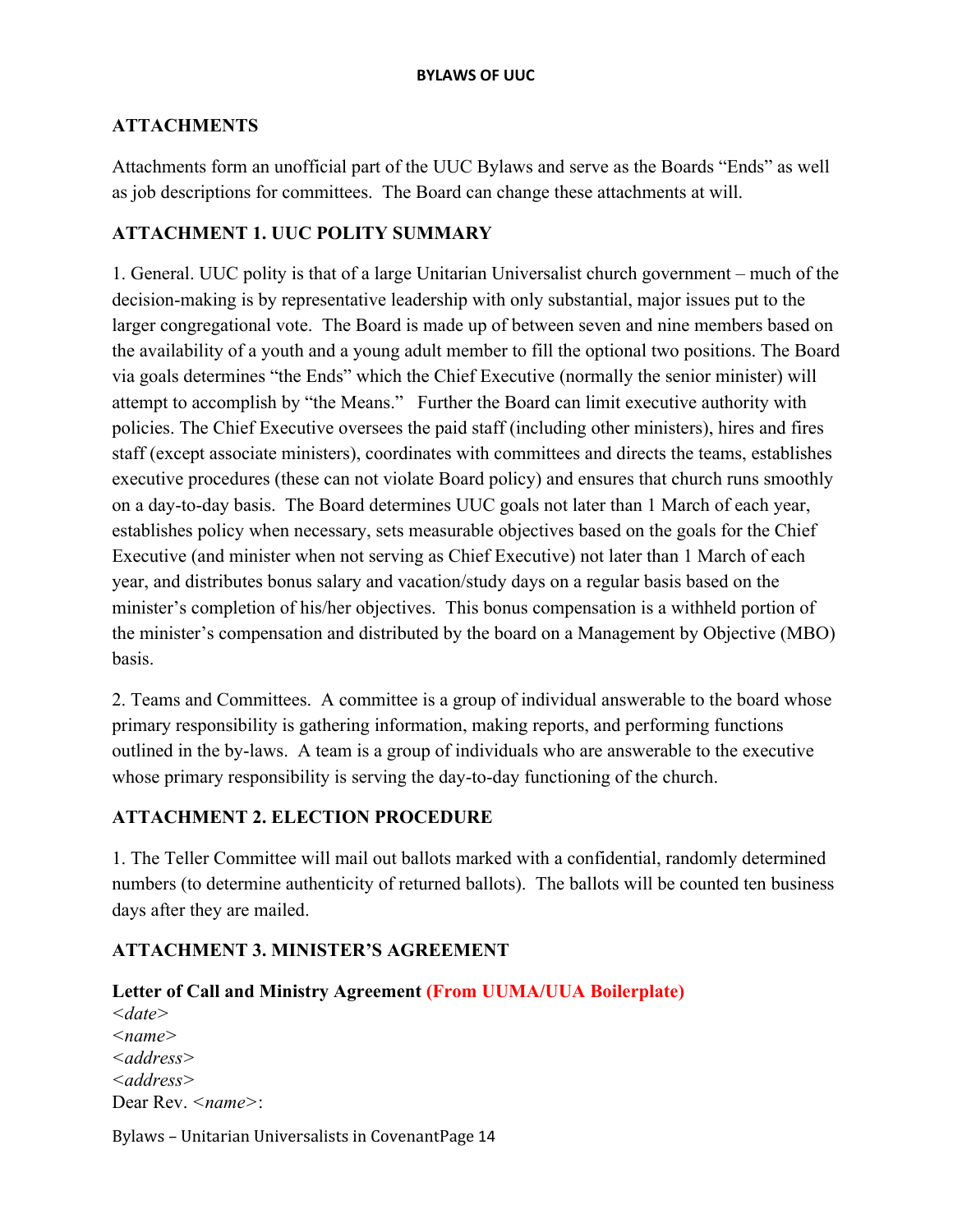## PROLOGUE

The Covenant of Unitarian Universalists, hereinafter the Congregation, and the Reverend Jane Doe, as Minister, hereinafter the Minister, jointly enter into this Letter of Agreement effective May 1, 200x.

## 1. INTENTION

The intention of this Agreement is to set forth the responsibilities and obligations of the Minister to the Congregation and of the Congregation to the Minister as we seek to dwell together in peace, to seek the truth in love, and to serve one another and the larger community. It is recognized that no matter how carefully this Agreement is written and observed, the relationship between the Congregation and the Minister must be grounded in open communication, mutual trust, good faith, and open and fair process on both sides. Anti-Oppression Awareness: In calling a minister representing a racial or cultural group historically under-represented in the Unitarian Universalist ministry, this congregation accepts its responsibility to continue to offer its members and minister(s) opportunities to increase their ability to function in a multiracial, multiethnic capacity and to address the systemic nature of oppression within Unitarian Universalism. On-going opportunities for growth and reflection will be offered to ensure the success of the professional ministry and will be scheduled in consultation with the Committee on Ministry/Ministerial Relations Committee.

### 2. EXPECTATIONS

### **2.1. Shared Leadership**

2.1.1. The Minister and the Congregation share responsibility for the leadership and ministry of the Congregation. Achievement and maintenance of this collaborative relationship must likewise be shared. It is a relationship of discovery, of both self and other, in a context of mutuality.

2.1.2. The Congregation looks to its Minister for spiritual leadership and initiative, for assistance in setting and articulating its vision, and for professional and inspired performance and oversight of the Congregation's programs in collaboration with the Board of Trustees and the Congregation's committees.

### **2.2. Leadership Goals**

Within the first year of ministry, the Minister, Board of Trustees, and Committee on Ministry, with the assistance of an outside facilitator, will engage in an overnight retreat for the purpose of arriving at specific understandings about the sharing of power and responsibility, goals for the coming year, and a plan for periodic review and renewal of the ministry of the congregation.

2.2.1 The ministry will receive a set of goals for the senior minister and associate minister from the Board of Trustees on an annual basis.

### **2.3. Pulpit and Worship Services**

2.3.1. It is a basic premise of this Congregation that the pulpit is free and untrammeled. The Minister is expected to express his/her values, views, and commitments without fear or favor.

2.3.2. The Minister will be free of Sunday service responsibilities once per month.

2.3.3. The Minister will be responsible for all worship services, including seasonal celebrations and rites of passage, such as weddings, child dedications, and funerals and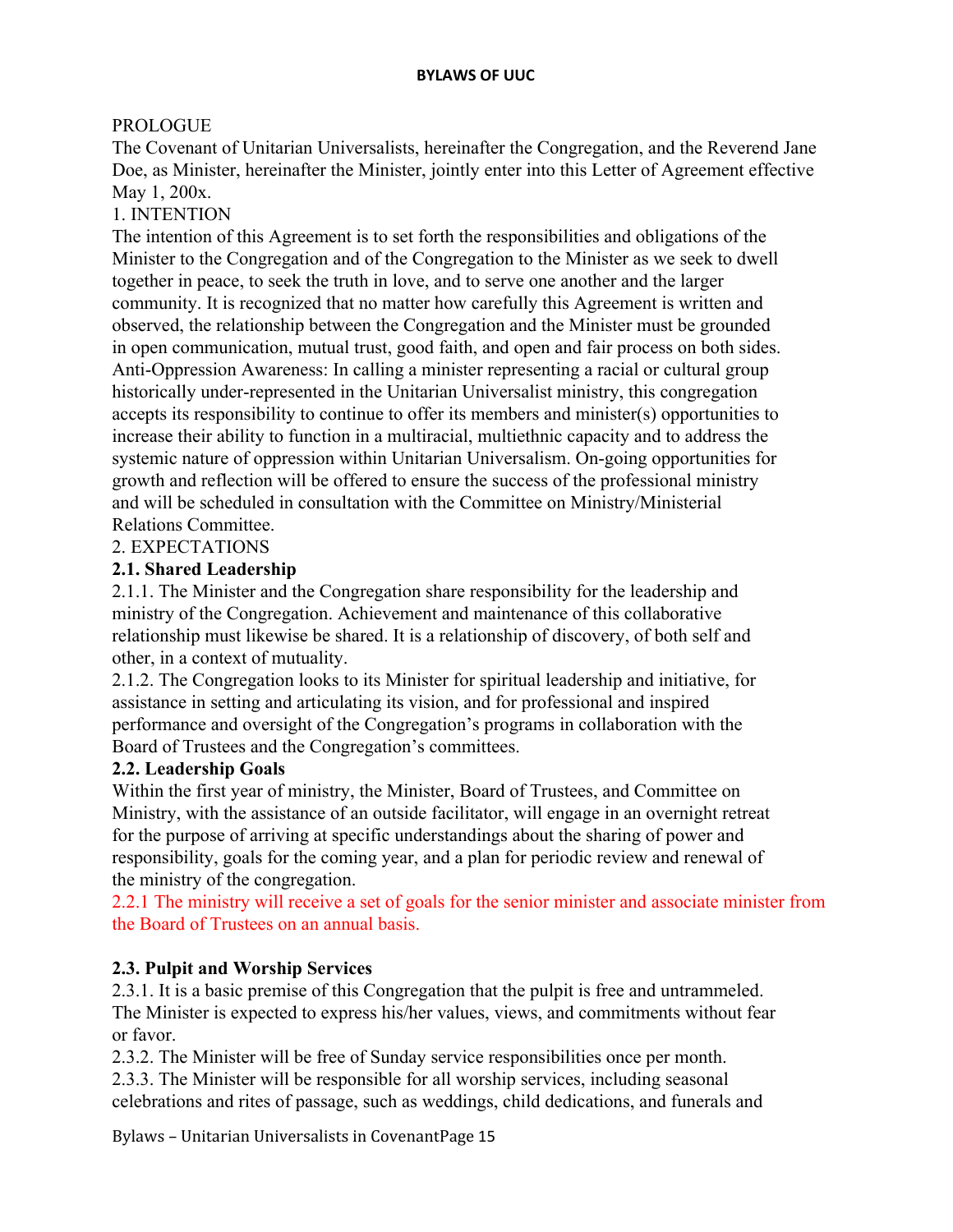memorial services except those for which the Worship Committee assumes responsibility.

### **2.4. Services to Persons**

2.4.1. The Minister will serve members in their needs for pastoral care, including crisis intervention and visitation of the homebound, sick, dying, and bereaved, both directly and in conjunction with the Congregation's own pastoral care program. The Minister will maintain awareness of her/his own limitations, and will refer members for professional counseling and other specialized services as appropriate.

2.4.2. The Minister will provide ceremonial services and counsel to members of the Congregation without fee or honorarium. When such services are provided to nonmembers, such fee or honorarium may be set by and is the property of the Minister.

## **2.5. Services to the Board and Committees**

2.5.1. The Minister will be an ex officio member without vote of the Board of Trustees. The Minister will report to the Board at its regular meeting, bringing to its attention specific concerns as they arise.

2.5.2. The Minister will be an ex officio member without vote of all committees and task forces except the Nominating and Ministerial Search Committees and the Committee on Ministry, and will attend meetings of the Committee on Ministry except during executive session. The Minister will confer at least annually with each committee on how best to assist it. Attendance by the Minister at most committee meetings is welcome but not expected.

## **2.6. Community Activities**

The Minister is encouraged to act in the community beyond the Congregation on behalf of liberal religious values, and to inform the congregation of such action through periodic reports. When the Minister speaks in public, the Minister must clearly indicate that such speech is not on behalf of the Congregation unless the Congregation has otherwise authorized.

## **2.7. Relationship to Church Staff**

2.7.1.a The Minister is chief of staff, or

2.7.1.b In consultation with the Board of Trustees, the Minister may delegate day-to-day supervision of the performance of staff members to appropriate committees.

2.7.2. The Minister participates in annual staff evaluations and recommends personnel actions to the Board of Trustees. The Board and Minister will jointly decide on hiring, discharging, and changing compensation of church staff.

## **2.8. Office Hours and Days Off**

2.8.1. The Minister will maintain regular and posted daytime or evening office hours at least three days per week, with other times available by appointment.

2.8.2. The Minister will maintain one day per week free of all Congregation responsibilities and one additional day devoted to study and writing wherein the Minister shall be available only for emergencies.

### **2.9. Committee on Ministry**

2.9.1. A Committee on Ministry will monitor and nurture the health of the ministry of the Congregation.

2.9.2. During the first six months of the Minister's tenure, the Ministerial Search Commit-tee will act as the Committee on Ministry. Thereafter, a Committee on Ministry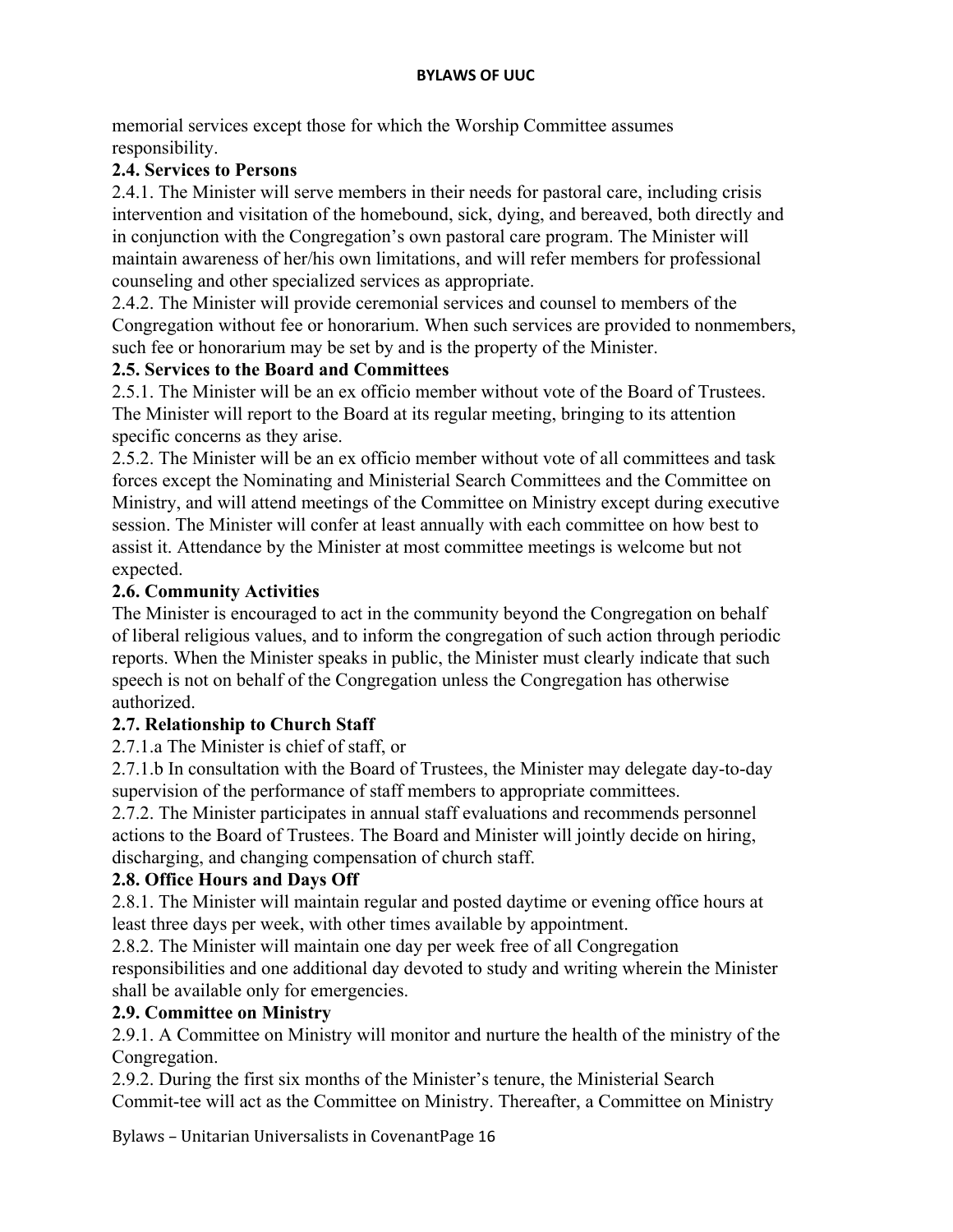with staggered terms will be appointed by the Board from a slate jointly decided upon by the Minister and the President.

# **2.10. Evaluation of the Minister**

An assessment of the work of the Minister will be conducted every three to five years by the Committee on Ministry as part of a periodic review and renewal of the leadership and ministry of the Congregation.

# **2.11. Minister's and Congregation's Conduct**

The conduct of the Minister and the Congregation will be in accordance with the Code of Professional Practice and Guidelines for the Conduct of Ministry of the Unitarian Universalist Ministers Association.

3. COMPENSATION, PROFESSIONAL EXPENSES, AND BENEFITS

# **3.1. Salary plus Housing Allowance**

3.1.1. The Congregation will provide to the Minister a Salary of \$ . Based on board-established goals, the minister will receive a bonus of up to ten percent of his/her salary.

3.1.2.a. The Board will consider the minister's request that a portion of Salary be designated Housing Allowance once the minister has ascertained the likely domiciliary costs to be incurred.

or

3.1.2.b. Parsonage: The Minister shall have free use of the parsonage at [address], including the utilities and furnishings listed in the appendix. All reasonable and necessary maintenance and repairs will be performed promptly at the Congregation's expense. The fair rental value is estimated at \$  $\ldots$ , and may be adjusted annually as appropriate. 3.1.3. Salary (and housing [S&H]) shall be payable monthly on or before the fifteenth day of each month, beginning on August 15, 200x. S&H shall be reviewed annually by the Finance Committee and the Board of Trustees.

# **3.2. Other Benefits and Expenses**

3.2.1. In lieu of employer's FICA, at 7.65 percent of S&H, payable monthly.

3.2.2. Retirement plan contribution made by due date to the Unitarian Universalist Organizations Retirement Plan and/or other appropriate pension plan, of at least 10 percent of total Salary and Housing.

3.2.3. Insurance premiums:

3.2.3.1. Comprehensive medical insurance for the minister, 80 percent of premium (50 percent for spouse/partner and dependents encouraged)

3.2.3.2. Group disability insurance, 100 percent of premium (with premium taken as taxable income by minister)

3.2.3.3. Group term life insurance, 100 percent of premium

3.2.4. Professional and out-of-pocket expenses. Reimbursable up to the greater of 10 percent of S&H or \$5,000 (plus an additional 1 percent for interim and consulting ministers attending a UUA-sponsored transitional ministry continuing education event), payable promptly on voucher by the minister in accordance with an

Accountable Reimbursement Plan developed jointly by the Minister, President, and Treasurer. Other expenses for reimbursement include, but are not limited to, travel, automobile mileage, lodging, meals, incidentals, conference registration, entertainment, pulpit gowns, books, periodicals, dues, office equipment such as computers, and other continuing education events. It shall be the practice of the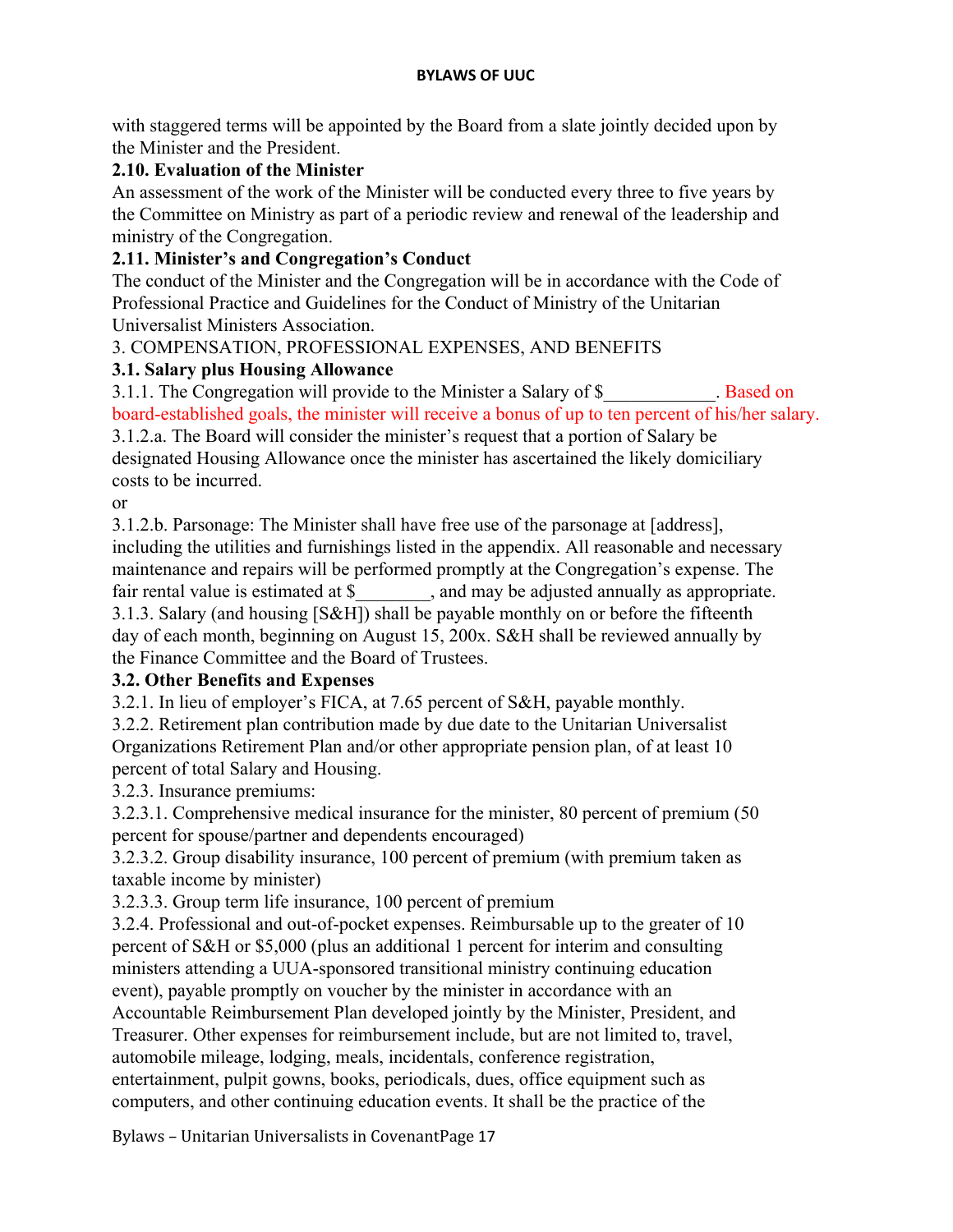Congregation to reimburse such expenses at the maximum rate allowed by the tax laws. Any items the purchase of which is reimbursed by the Plan shall be the property of the minister

## **3.3. Reallocation**

The total cost to the congregation of salary and housing plus the additional benefits and professional expenses is \$ The Governing Board and the Minister may, upon mutual agreement, and before the beginning of a tax or employment year, allocate funds among various categories to provide the minister with an optimum array of benefits. The congregation is strongly urged to require the minister to participate in pension, health, and long term disability income insurance plans.

### **3.4. Annual Review of Compensation**

3.4.1. The Board of Trustees will review the Minister's compensation annually in consultation with the Committee on Ministry, Finance Committee, and Personnel Committee, and will recommend adjustments to the Congregation, taking into consideration such factors as merit in meeting or exceeding expectations, increases in the cost of living, changes in the cost of benefits, and the financial means of the Congregation.

3.4.2. The Congregation shall consider such recommendations as a part of the normal budgeting process, and shall act upon them at the annual congregational meeting held for this purpose.

## **3.5. Annual Leave**

3.5.1. The Minister will be relieved of all responsibilities and may be absent from the area for a total of four weeks per year. A further four weeks will be award based on completion of board-established goals.

3.5.2. Four of these weeks will be taken as vacation. During vacation, should an emergency arise requiring the Minister's return, all costs of such return will be borne by the Congregation.

3.5.3. Four of these weeks will be taken as study leave. During study leave, should an emergency arise requiring the Minister's return, all costs of such return will be borne by the Minister.

### **3.6. Denominational Service and Continuing Education**

With the specific approval of the Board of Trustees, the Minister may be relieved of all responsibilities and absent from the area for up to four Sundays annually, inclusive of General Assembly, for participation in UUMA chapter, Thomas Jefferson District, and Unitarian Universalist Association functions and continuing education.

## **3.7 Sick, Medical, Disability, Birth/Adoption, and Family Leaves**

3.7.1 Sick Leave: The Minister shall be credited with 5 sick days per calendar year each January 1, and with sick days on a prorated basis at the beginning of the initial partial year. Up to 5 days of accrued sick leave may be carried forward each year, but in no case may the balance exceed 10 days. Sick leave may be used for the minister's illness or for the illness of a member of the minister's immediate family.

3.7.2 Extended Medical Leave: Should the minister's illness, injury, or disabling condition continue after all accrued sick and vacation leave has been exhausted, the congregation shall place the minister on "Extended Medical Leave."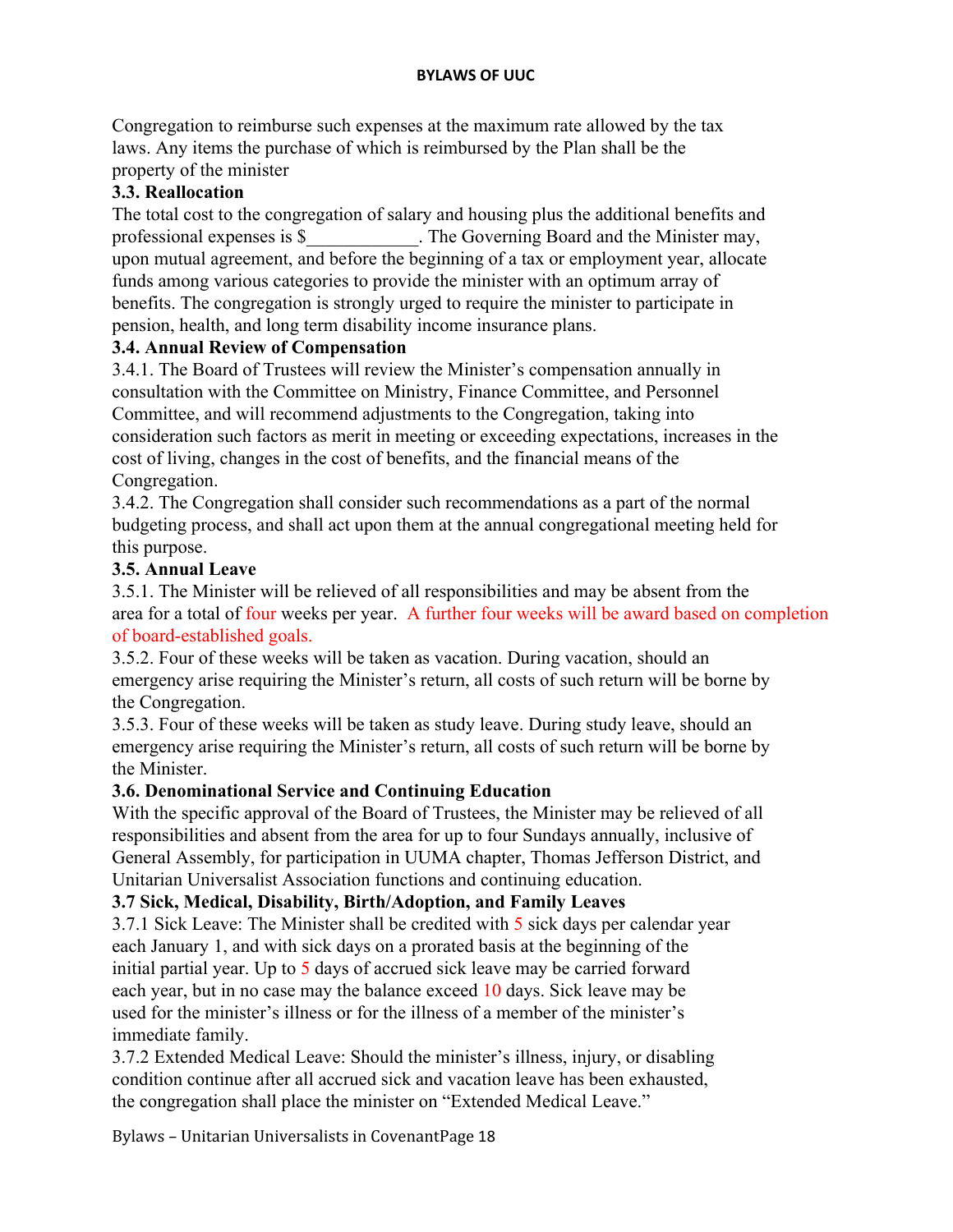Extended Medical Leave shall not extend beyond the earlier of either the commencement of long-term disability benefits or 90 days following the exhaustion of all sick and vacation leave. Vacation leave does not accrue during this period. During Extended Medical Leave, the congregation shall continue to pay all employee insurance premiums (health, dental, life, retirement, and long term disability) as otherwise provided by this Agreement, and no less than 75 percent of the minister's salary and housing allowance. If the minister recovers and is able to return to work full-time before the earlier of the 90-day period of Extended Medical Leave or the commencement of long term disability benefits, the congregation shall retroactively pay the minister at 100 percent of salary and housing. [see 4.1 for consequent termination]

3.7.3 Health and Dental Insurance at the Conclusion of Extended Medical Leave: At the conclusion of Extended Medical Leave, whether by approval for long-term disability benefits or by reaching the 90-day-limit, health and dental insurance premiums will be discontinued and the minister will be offered COBRA coverage if available.

3.7.4 Disability Leave: In the event the minister is approved for long-term disability benefits, the congregation will deem the minister actively at work and continue to pay the life insurance premium for an additional six months of transitional disability leave in accordance with the premium waiver provisions of the Group Life Insurance contract. Unless otherwise agreed to by both the congregation and the minister, salary and housing shall not be paid during disability leave.

3.7.5 Parental Leave: In the case of the birth or adoption of a child, the minister shall be granted six weeks of paid and six weeks of unpaid leave. Unpaid leave should be extended only after all paid leave has been used. During periods of unpaid leave, the congregation will continue paying premiums for health, dental, life, and long term disability insurance.

3.7.6 Family Medical Leave: After serving for at least twelve months, the minister may take up to twelve weeks of unpaid leave to care for a family member (child, spouse/partner, or parent) with a serous health condition. Unpaid leave should be extended only after all sick and vacation leave has been used. During periods of unpaid leave, the congregation will continue paying premiums for health, dental, life, and long term disability insurance.

### **3.8. Sabbatical Leave**

3.8.1. The Minister shall use sabbatical leave for study, education, writing, meditation, and other forms of professional and religious growth. Sabbatical leave accrues at the rate of one month per year of service, with leave to be taken after four but before seven years of service. No more than six months of sabbatical leave may be used within any twelve month period. The dates of the sabbatical plan must be approved by the Board of Trustees at least one year in advance. At the half way point of a sabbatical, the minister will report his/her progress to Committee on Ministry (COM) and the Board. The Board will then approve or disapprove the second half of the sabbatical. The COM will be actively involved in the planning of the sabbatical and advising the board on the minister use of the sabbatical.

3.8.2. The Congregation will continue full salary, housing allowance, and benefits during sabbatical leave. Professional expenses may be adjusted.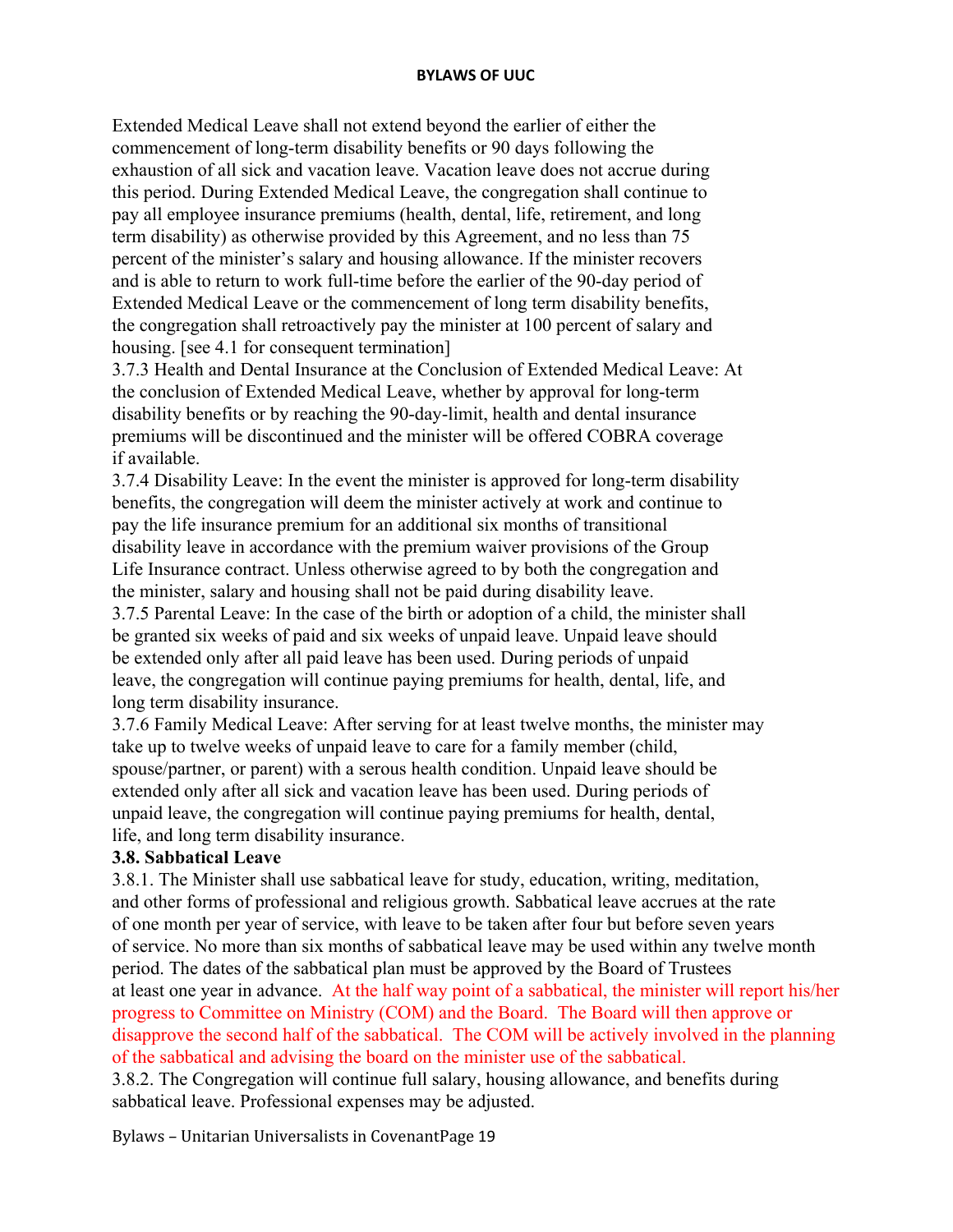3.8.3. Every fiscal year, the Congregation will consider sequestering funds for use in funding the Congregation's additional expenses during the Minister's sabbatical. This sabbatical fund is the property of the Congregation.

3.8.4. In the event of the Minister's resignation, termination, or retirement, unused sabbatical leave is not compensable.

3.8.5. The Minister agrees not to resign from full-time service to the Congregation for a minimum of one year following the end of each sabbatical leave.

3.8.6. The Congregation agrees to take no action on ministerial tenure during a sabbatical leave.

## **3.9 Relocation Expenses**

The Congregation will reimburse the Minister for reasonable relocation expenses of the Minister and immediate family to the area up to a maximum of \$

Reasonable expenses include the services of a professional moving company, plus, automobile mileage, and transportation and temporary housing costs, but not meals. An estimate of the cost of the move shall be presented to the Treasurer in advance.

### **3.10. Intellectual Property**

All notes, research, sermons, and other products of the minister's work shall be the sole property of the minister.

## 4. DISPUTE AND TERMINATION

4.1. The term of this agreement is indefinite. It will continue until the Minister provides the Congregation with at least ninety days' notice of intent to resign or retire, or until the Congregation provides the Minister with at least ninety days' notice of intent to dismiss, or until the long-term disability or death of the Minister.

*4.2. Any dispute concerning the interpretation or performance of this Agreement or its validity or termination shall be solely and finally resolved by arbitration before, and under procedural rules established by, a tribunal consisting of one Unitarian Universalist minister appointed by the Minister and one Unitarian Universalist minister appointed by the Trustees. If the tribunal is unable to agree, the tribunal shall be augmented by an umpire appointed by the Unitarian Universalist Association Director of Ministry and Professional Leadership or his/her designee. Both parties to this Agreement agree that it is of the utmost importance that no dispute between Minister and the Congregation be heard by the civil courts and to that end the parties agree that the results of the above arbitration shall be binding. No secular court shall under any circumstances have jurisdiction to hear any dispute to which the arbitration provisions of this Paragraph shall apply.*

4.3. In the absence of a specific provision in the bylaws, a decision to dismiss the Minister shall be by majority vote of all members of the congregation present and eligible to vote at a meeting called for that purpose at which a quorum is present.

4.4. At termination, accrued vacation will be compensated in the financial equivalent. Accrued study leave is not compensable.

4.5. In the event of the Minister's death, the parsonage will be available for the family's continued use for at least six months on the same financial terms as to the Minister. *4.6. In the event of dismissal, salary, housing allowance, and benefits will continue for three months.*

*4.7. In the event that the minister's resignation is negotiated, salary, housing allowance,*